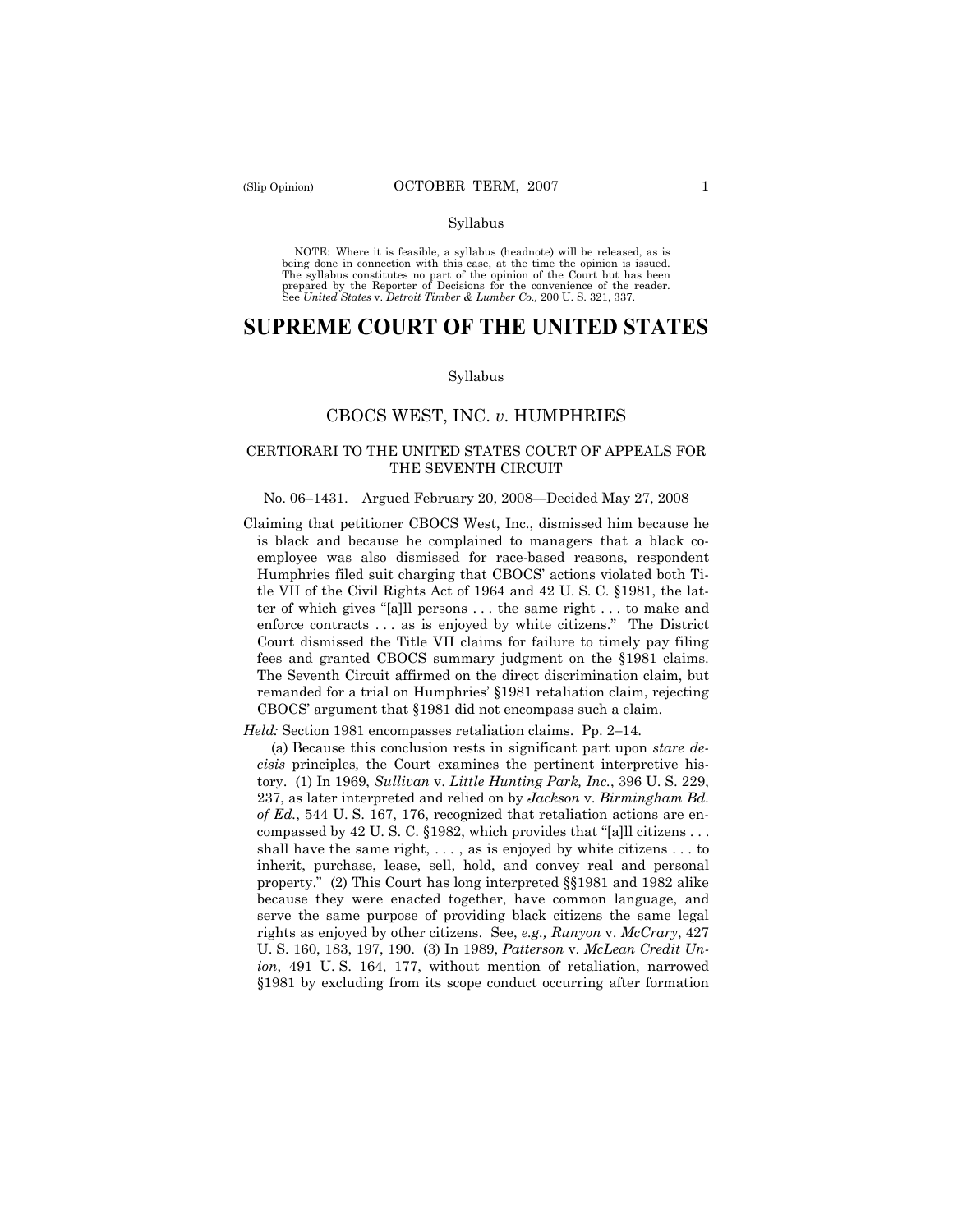#### Syllabus

 §1981 as encompassing retaliation actions. *Sullivan,* as interpreted of the employment contract, where retaliation would most likely be found. Subsequently, Congress enacted the Civil Rights Act of 1991, which was designed to supersede *Patterson,* see *Jones* v. *R. R. Donnelley & Sons Co.*, 541 U. S. 369, 383, by explicitly defining §1981's scope to include post-contract-formation conduct, §1981(b). (4) Since 1991, the Federal Courts of Appeals have uniformly interpreted by *Jackson,* as well as a long line of related cases where the Court construes §§1981 and 1982 similarly, lead to the conclusion that the view that §1981 encompasses retaliation claims is well embedded in the law. *Stare decisis* considerations strongly support the Court's adherence to that view. Such considerations impose a considerable burden on those who would seek a different interpretation that would necessarily unsettle many Court precedents. Pp. 2–8.

(b) CBOCS' several arguments, taken separately or together, cannot justify a departure from this well-embedded interpretation of §1981. First, while CBOCS is correct that §1981's plain text does not expressly refer to retaliation, that alone is not sufficient to carry the day, given this Court's long recognition that §1982 provides protection against retaliation; *Jackson*'s recent holding that Title IX of the Education Amendments of 1972 includes an antiretaliation remedy, despite Title IX's failure to use the word "retaliation," 544 U. S., at 173–174, 176; and *Sullivan*'s refusal to embrace a similar argument, see 396 U. S., at 241. Second, contrary to CBOCS' assertion, Congress' failure to include an *explicit* antiretaliation provision in its 1991 amendment of §1981 does not demonstrate an intention not to cover retaliation, but is more plausibly explained by the fact that, given *Sullivan* and the new statutory language nullifying *Patterson,*  there was no need to include explicit retaliation language. Third, the argument that applying §1981 to employment-related retaliation actions would create an overlap with Title VII, allegedly allowing a retaliation plaintiff to circumvent Title VII's detailed administrative and procedural mechanisms and thereby undermine their effectiveness, proves too much. Precisely the same kind of Title VII/§1981 "overlap" and potential circumvention exists in respect to employment-related direct discrimination, yet Congress explicitly and intentionally created that overlap, *Alexander* v. *Gardner-Denver Co.*, 415 U. S. 36, 48–49. Fourth, contrary to its arguments, CBOCS cannot find support in *Burlington N. & S. F. R. Co.* v. *White*, 548 U. S. 53, 63, and *Domino's Pizza, Inc.* v. *McDonald*, 546 U. S. 470. While *Burlington* distinguished discrimination based on status (*e.g.,* as women or black persons) from discrimination based on conduct (*e.g.,* whistleblowing that leads to retaliation), it did not suggest that Congress must separate the two in all events. Moreover, while *Domino's Pizza*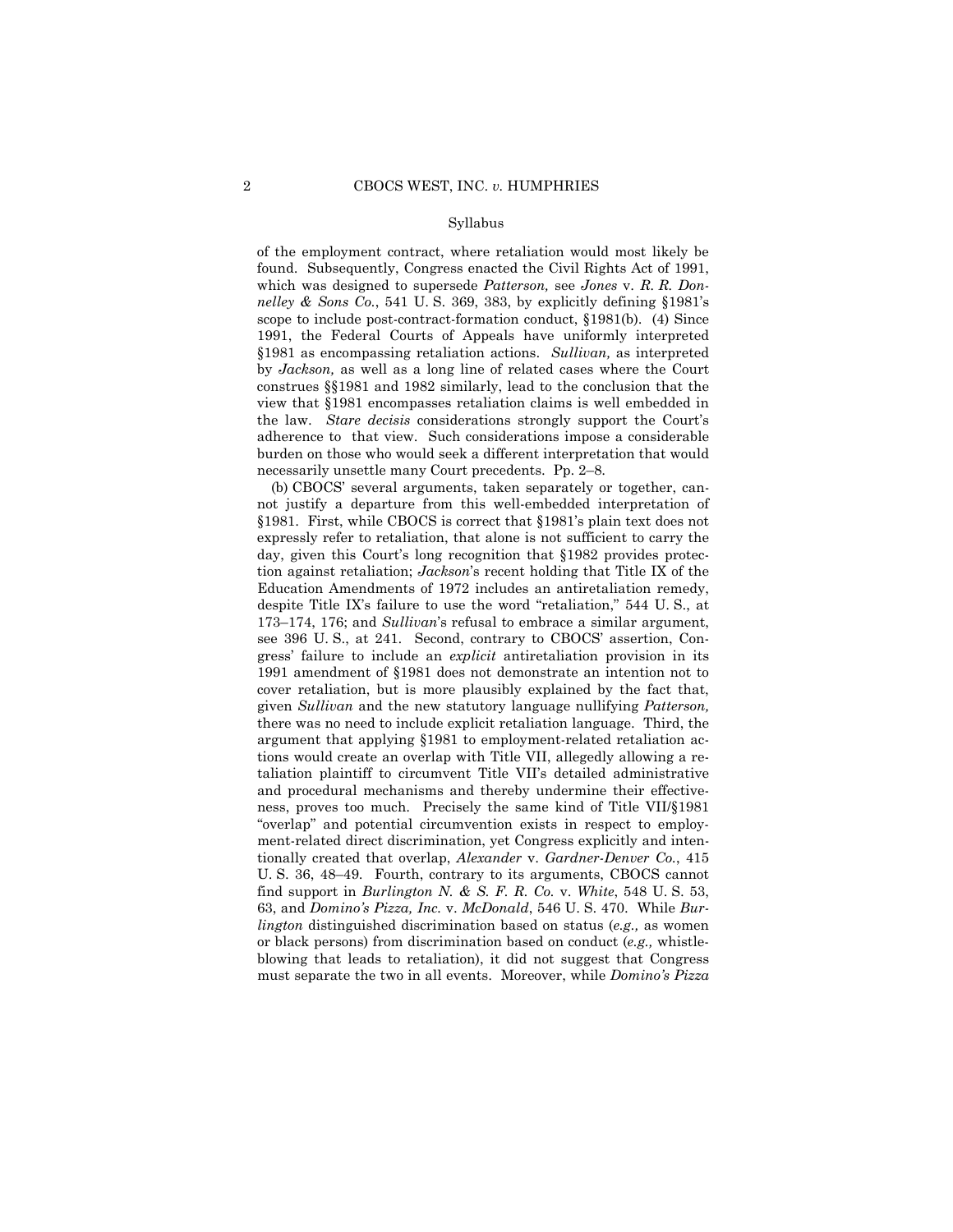### Syllabus

and other more recent cases may place greater emphasis on statutory language than did *Sullivan,* any arguable change in interpretive approach would not justify reexamination of well-established prior law under s*tare decisis* principles. Pp. 9–14.

### 474 F. 3d 387, affirmed.

 C. J., and STEVENS, KENNEDY, SOUTER, GINSBURG, and ALITO, JJ., joined. BREYER, J., delivered the opinion of the Court, in which ROBERTS, THOMAS, J., filed a dissenting opinion, in which SCALIA, J., joined.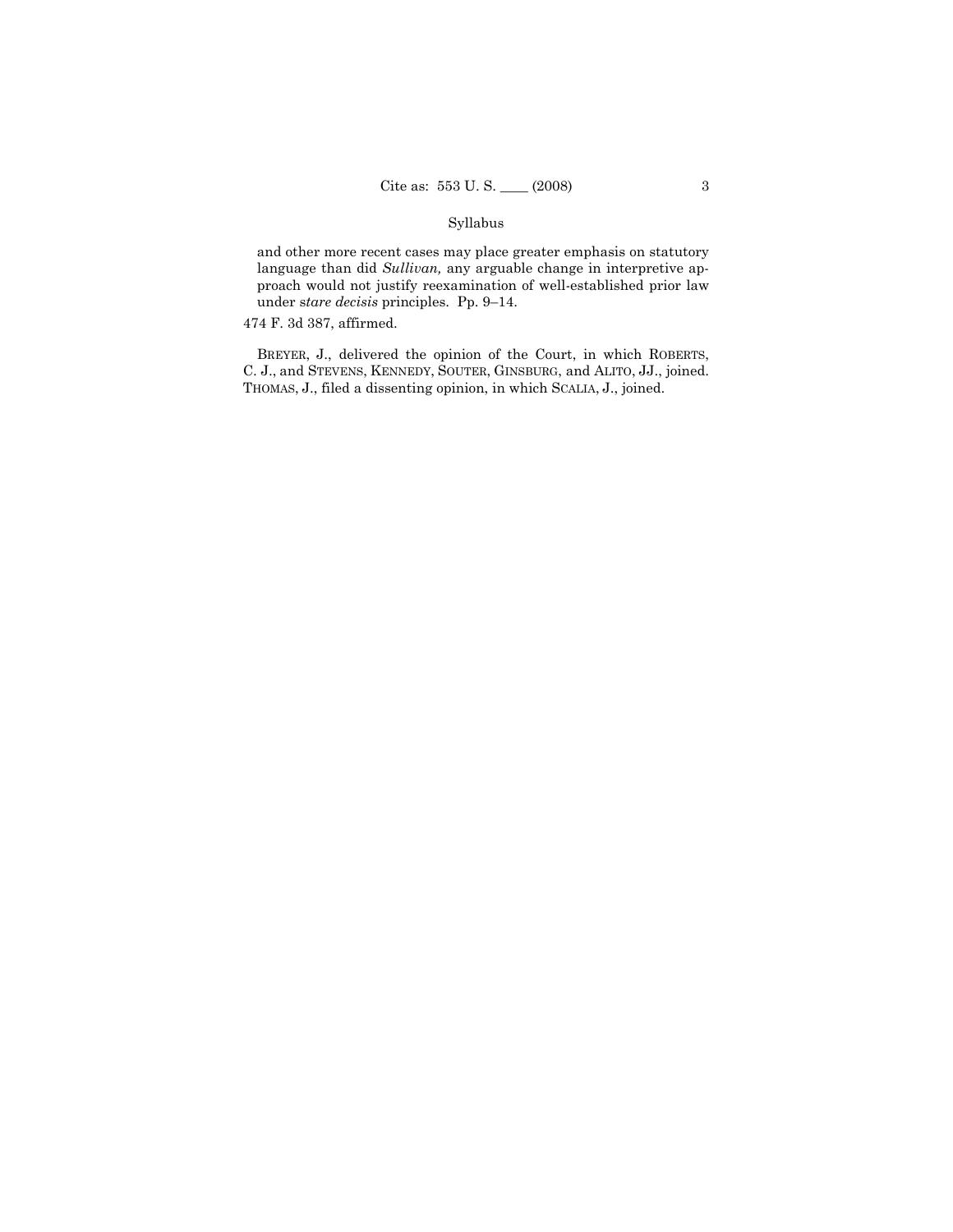preliminary print of the United States Reports. Readers are requested to notify the Reporter of Decisions, Supreme Court of the United States, Wash- ington, D. C. 20543, of any typographical or other formal errors, in order that corrections may be made before the preliminary print goes to press. NOTICE: This opinion is subject to formal revision before publication in the

### $\frac{1}{2}$  , where  $\frac{1}{2}$ **SUPREME COURT OF THE UNITED STATES**

#### $\frac{1}{2}$  ,  $\frac{1}{2}$  ,  $\frac{1}{2}$  ,  $\frac{1}{2}$  ,  $\frac{1}{2}$  ,  $\frac{1}{2}$ No. 06–1431

## CBOCS WEST, INC., PETITIONER *v.* HEDRICK G. **HUMPHRIES**

### ON WRIT OF CERTIORARI TO THE UNITED STATES COURT OF APPEALS FOR THE SEVENTH CIRCUIT

### [May 27, 2008]

### JUSTICE BREYER delivered the opinion of the Court.

A longstanding civil rights law, first enacted just after the Civil War, provides that "[a]ll persons within the jurisdiction of the United States shall have the same right in every State and Territory to make and enforce contracts . . . as is enjoyed by white citizens." Rev. Stat. §1977, 42 U. S. C. §1981(a). The basic question before us is whether the provision encompasses a complaint of retaliation against a person who has complained about a violation of another person's contract-related "right." We conclude that it does.

I

The case before us arises out of a claim by respondent, Hedrick G. Humphries, a former assistant manager of a Cracker Barrel restaurant, that CBOCS West, Inc. (Cracker Barrel's owner) dismissed him (1) because of racial bias (Humphries is a black man) and (2) because he had complained to managers that a fellow assistant manager had dismissed another black employee, Venus Green, for race-based reasons. Humphries timely filed a charge with the Equal Employment Opportunity Commission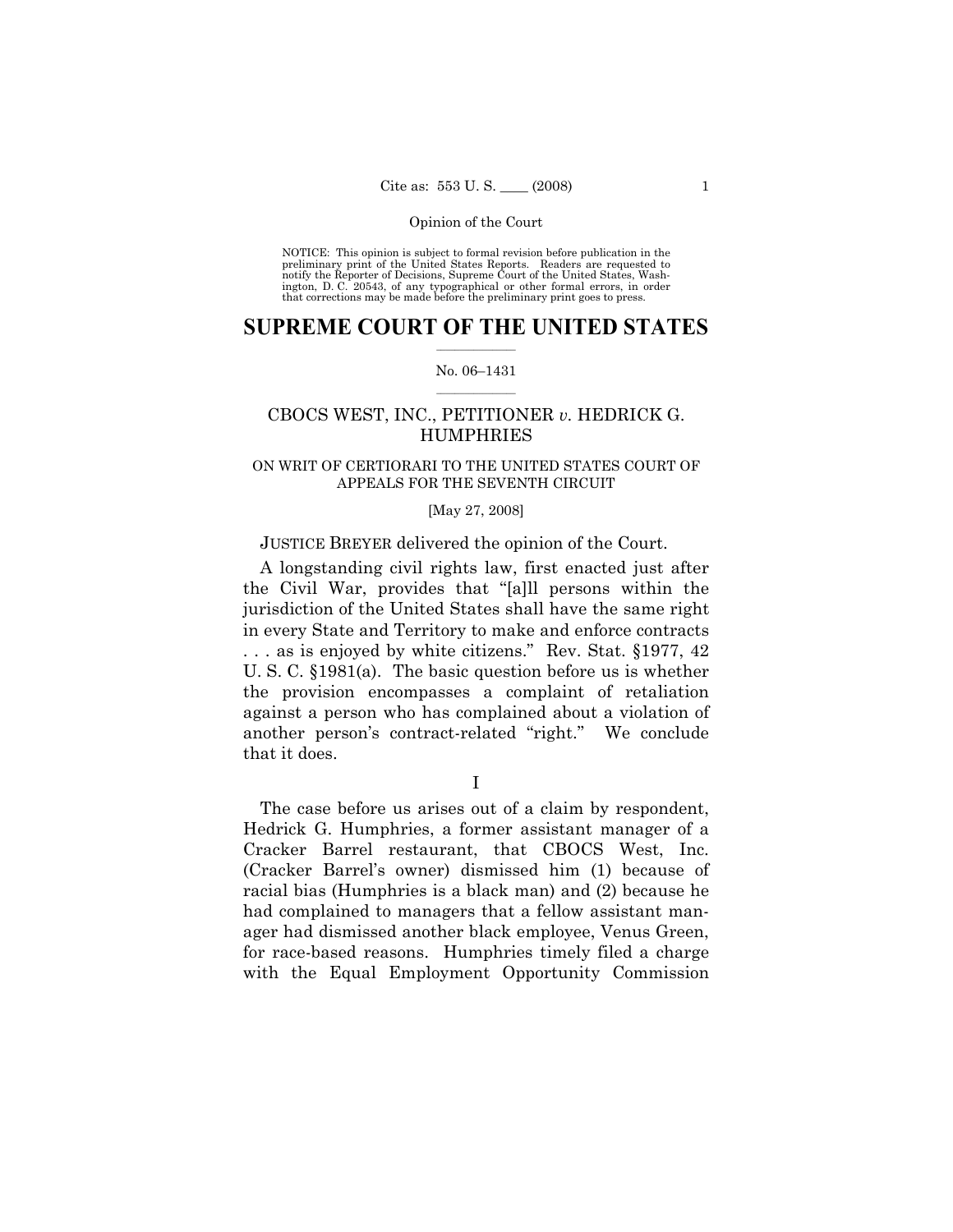(EEOC), pursuant to 42 U. S. C. §2000e–5, and received a "right to sue" letter. He then filed a complaint in Federal District Court charging that CBOCS' actions violated both Title VII of the Civil Rights Act of 1964, 78 Stat. 253, as amended, 42 U. S. C. §2000e *et seq*., and the older "equal contract rights" provision here at issue, §1981. The District Court dismissed Humphries' Title VII claims for failure to pay necessary filing fees on a timely basis. It then granted CBOCS' motion for summary judgment on Humphries' two §1981 claims. Humphries appealed.

The U. S. Court of Appeals for the Seventh Circuit ruled against Humphries and upheld the District Court's grant of summary judgment in respect to his direct discrimination claim. But it ruled in Humphries' favor and remanded for a trial in respect to his §1981 retaliation claim. In doing so, the Court of Appeals rejected CBOCS' argument that §1981 did not encompass a claim of retaliation. 474 F. 3d 387 (2007). CBOCS sought certiorari, asking us to consider this last-mentioned legal question. And we agreed to do so. See  $551$  U. S.  $\qquad$  (2007).

### II

The question before us is whether §1981 encompasses retaliation claims. We conclude that it does. And because our conclusion rests in significant part upon principles of *stare decisis,* we begin by examining the pertinent interpretive history.

A

The Court first considered a comparable question in 1969, in *Sullivan* v. *Little Hunting Park, Inc.*, 396 U. S. 229. The case arose under 42 U. S. C. §1982, a statutory provision that Congress enacted just after the Civil War, along with §1981, to protect the rights of black citizens. The provision was similar to §1981 except that it focused, not upon rights to make and to enforce contracts, but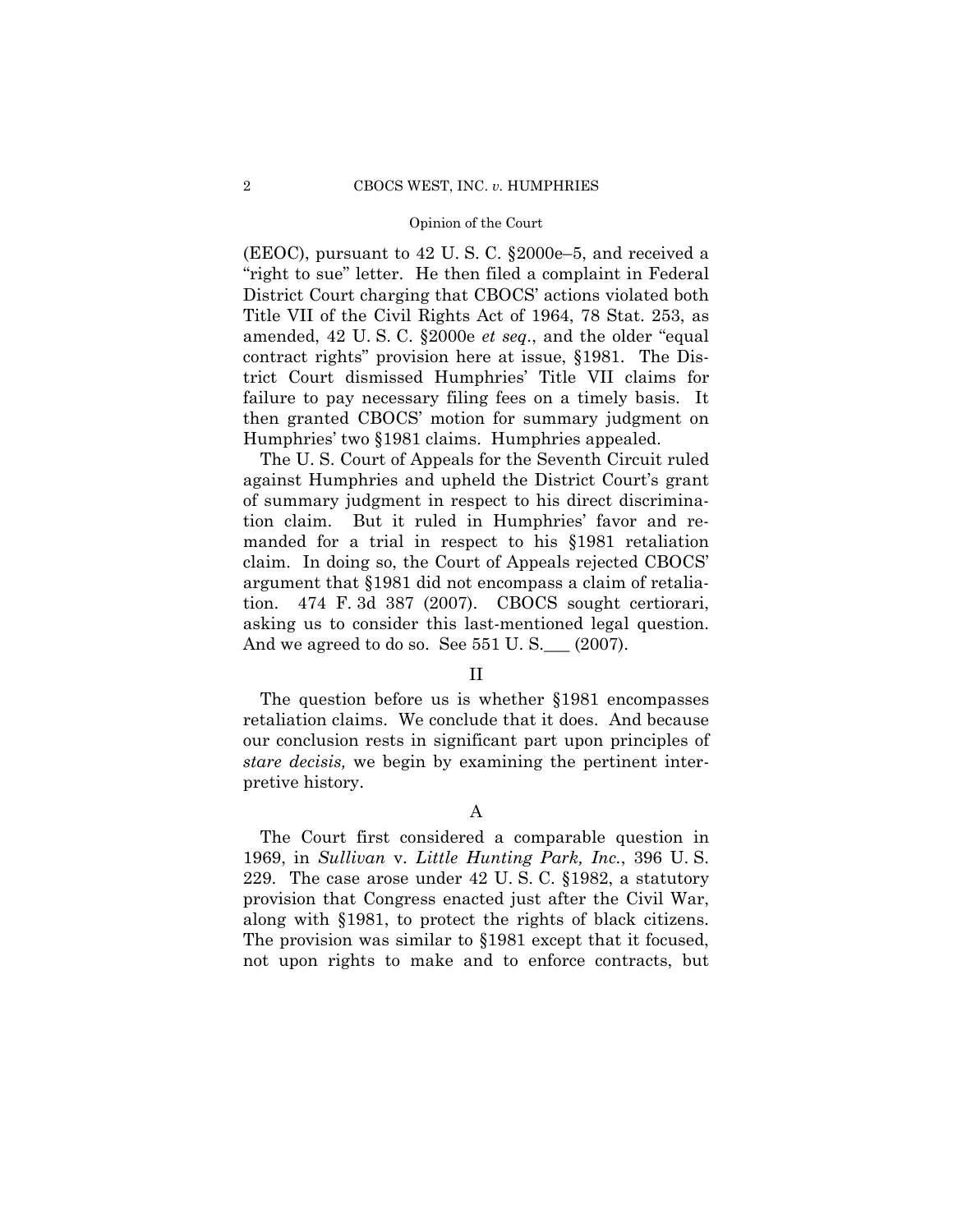rights related to the ownership of property. The statute provides that "[a]ll citizens of the United States shall have the same right, in every State and Territory, as is enjoyed by white citizens thereof to inherit, purchase, lease, sell, hold, and convey real and personal property." §1982.

Paul E. Sullivan*,* a white man, had rented his house to T. R. Freeman, Jr., a black man. He had also assigned Freeman a membership share in a corporation, which permitted the owner to use a private park that the corporation controlled. Because of Freeman's race, the corporation, Little Hunting Park, Inc., refused to approve the share assignment. And, when Sullivan protested, the association expelled Sullivan and took away his membership shares.

Sullivan sued Little Hunting Park, claiming that its actions violated §1982. The Court upheld Sullivan's claim. It found that the corporation's refusal "to approve the assignment of the membership share . . . was clearly an interference with Freeman's [the black lessee's] right to 'lease.'" 396 U. S., at 237. It added that Sullivan, the white lessor, "has standing to maintain this action," *ibid.*, because, as the Court had previously said, "the white owner is at times 'the only effective adversary' of the unlawful restrictive covenant." *Ibid.* (quoting *Barrows* v. *Jackson*, 346 U. S. 249 (1953)). The Court noted that to permit the corporation to punish Sullivan "for trying to vindicate the rights of minorities protected by §1982" would give "impetus to the perpetuation of racial restrictions on property." 396 U. S., at 237. And this Court has made clear that *Sullivan* stands for the proposition that §1982 encompasses retaliation claims. See *Jackson* v. *Birmingham Bd. of Ed.*, 544 U. S. 167, 176 (2005) ("[I]n *Sullivan* we interpreted a general prohibition on racial discrimination [in §1982] to cover retaliation against those who advocate the rights of groups protected by that prohibition").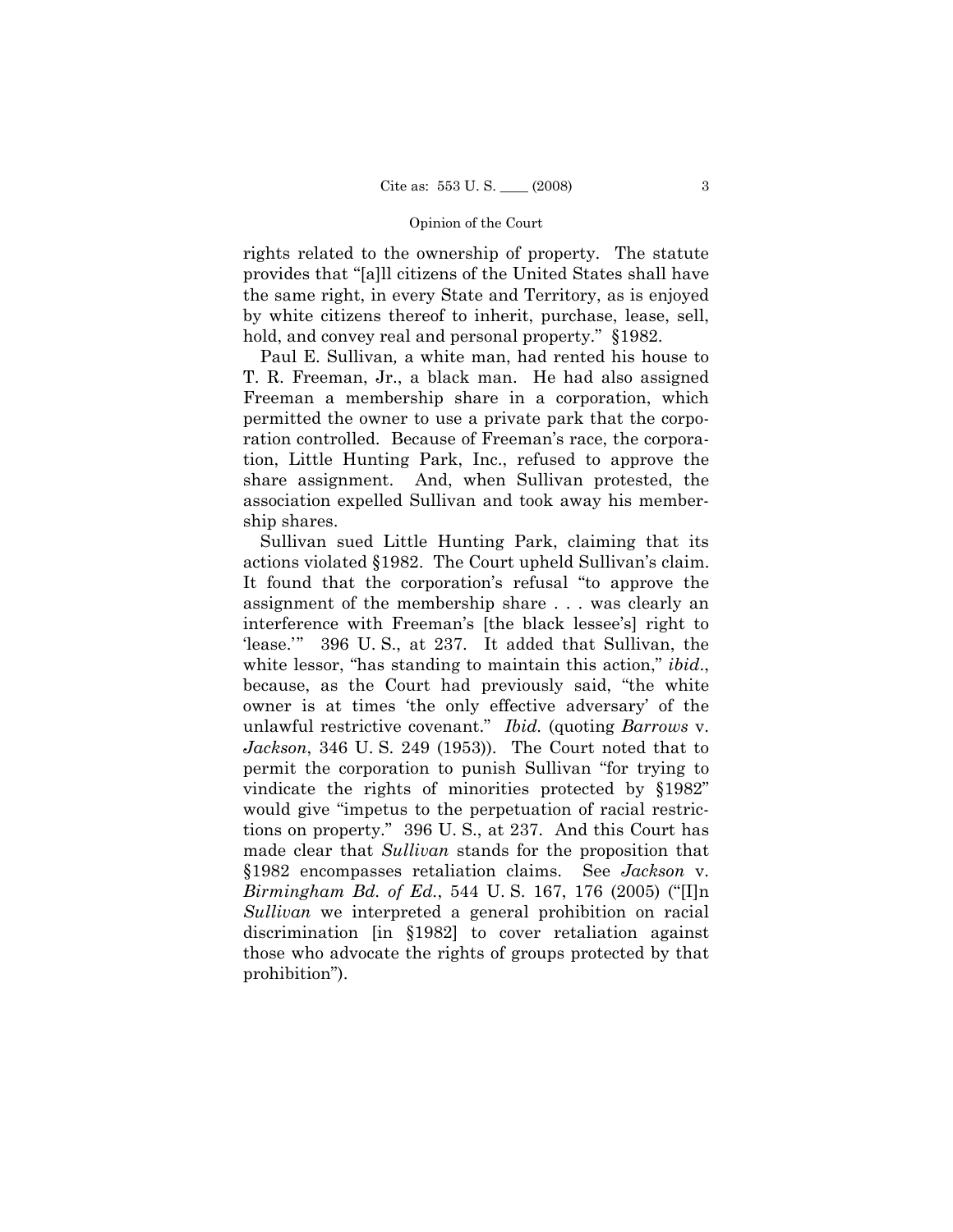While the *Sullivan* decision interpreted §1982, our precedents have long construed §§1981 and 1982 similarly. In *Runyon* v. *McCrary*, 427 U. S. 160, 173 (1976), the Court considered whether §1981 prohibits private acts of discrimination. Citing *Sullivan*, along with *Jones* v. *Alfred H. Mayer Co.*, 392 U. S. 409 (1968) and *Tillman* v. *Wheaton-Haven Recreation Assn., Inc.*, 410 U. S. 431 (1973), the Court reasoned that this case law "necessarily requires the conclusion that §1981, like §1982, reaches private conduct." 427 U. S., at 173. See also *id.*, at 187 (Powell, J., concurring) ("Although *[Sullivan* and *Jones]* involved §1982, rather than §1981, I agree that their considered holdings with respect to the purpose and meaning of §1982 necessarily apply to both statutes in view of their common derivation"); *id*., at 190 (STEVENS, J., concurring) ("[I]t would be most incongruous to give those two sections [§§1981 and 1982] a fundamentally different construction"). See also *Shaare Tefila Congregation* v. *Cobb*, 481 U. S. 615, 617–618 (1987) (applying to §1982 the discussion and holding of *Saint Francis College* v. *Al-Khazraji*, 481 U. S. 604, 609–613 (1987), a case interpreting §1981).

As indicated in *Runyon*, the Court has construed §§1981 and 1982 alike because it has recognized the sister statutes' common language, origin, and purposes. Like §1981, §1982 traces its origin to §1 of the Civil Rights Act of 1866, 14 Stat. 27. See *General Building Contractors Assn., Inc.*  v. *Pennsylvania*, 458 U. S. 375, 383–384 (1982) (noting shared historical roots of the two provisions); *Tillman, supra,* at 439–440 (same). Like §1981, §1982 represents an immediately post-Civil War legislative effort to guarantee the then newly freed slaves the same legal rights that other citizens enjoy. See *General Building Contractors Assn., supra,* at 388 (noting strong purposive connection between the two provisions). Like §1981, §1982 uses broad language that says "[a]ll citizens of the United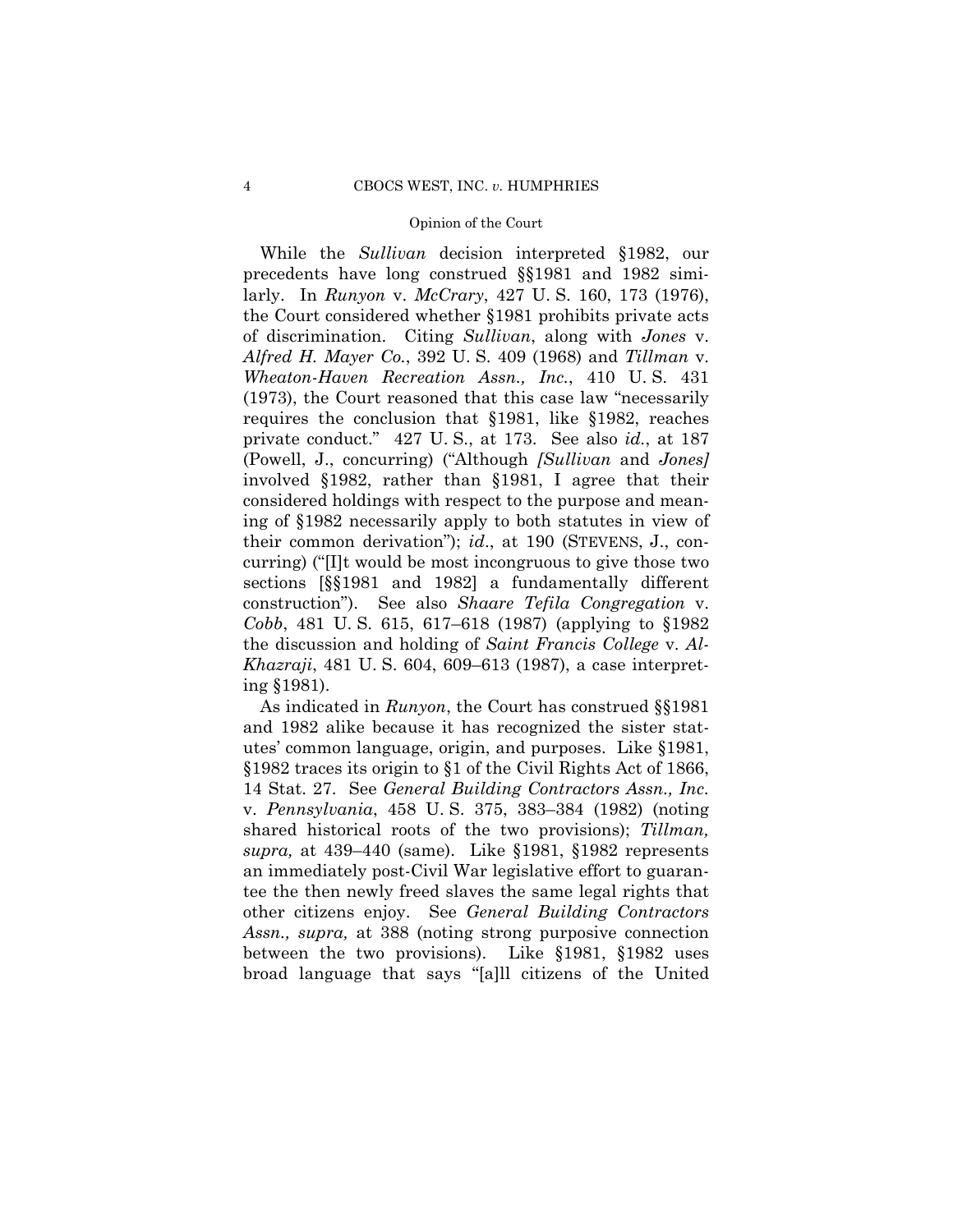States shall have the same right, in every State and Territory, as is enjoyed by white citizens . . . ." Compare §1981's language set forth above, *supra*, at 1. See *Jones, supra*, at 441, n. 78 (noting the close parallel language of the two provisions). Indeed, §1982 differs from §1981 only in that it refers, not to the "right . . . to make and enforce contracts,"  $42 \text{ U.S. C. }$  \$1981(a), but to the "right . . . to inherit, purchase, lease, sell, hold, and convey real and personal property," §1982.

In light of these precedents, it is not surprising that following *Sullivan*, federal appeals courts concluded, on the basis of *Sullivan* or its reasoning, that §1981 encompassed retaliation claims. See, *e.g*., *Choudhury* v. *Polytechnic Inst*. *of N. Y.,* 735 F. 2d 38, 42–43 (CA2 1984); *Goff*  v. *Continental Oil Co*., 678 F. 2d 593, 598–599 (CA5 1982), overruled, *Carter* v. *South Central Bell*, 912 F. 2d 832 (CA5 1990); *Winston* v. *Lear-Siegler, Inc*., 558 F. 2d 1266, 1270 (CA6 1977).

# B

In 1989, 20 years after *Sullivan,* this Court in *Patterson*  v. *McLean Credit Union*, 491 U. S. 164, significantly limited the scope of §1981. The Court focused upon §1981's words "to make and enforce contracts" and interpreted the phrase narrowly. It wrote that the statutory phrase did not apply to "conduct by the employer *after the contract relation has been established*, including breach of the terms of the contract or imposition of discriminatory working conditions." *Id.,* at 177 (emphasis added). The Court added that the word "enforce" does not apply to postcontract-formation conduct unless the discrimination at issue "*infects the legal process* in ways that prevent one from enforcing contract rights." *Ibid*. (emphasis added). Thus §1981 did not encompass the claim of a black employee who charged that her employer had violated her employment contract by harassing her and failing to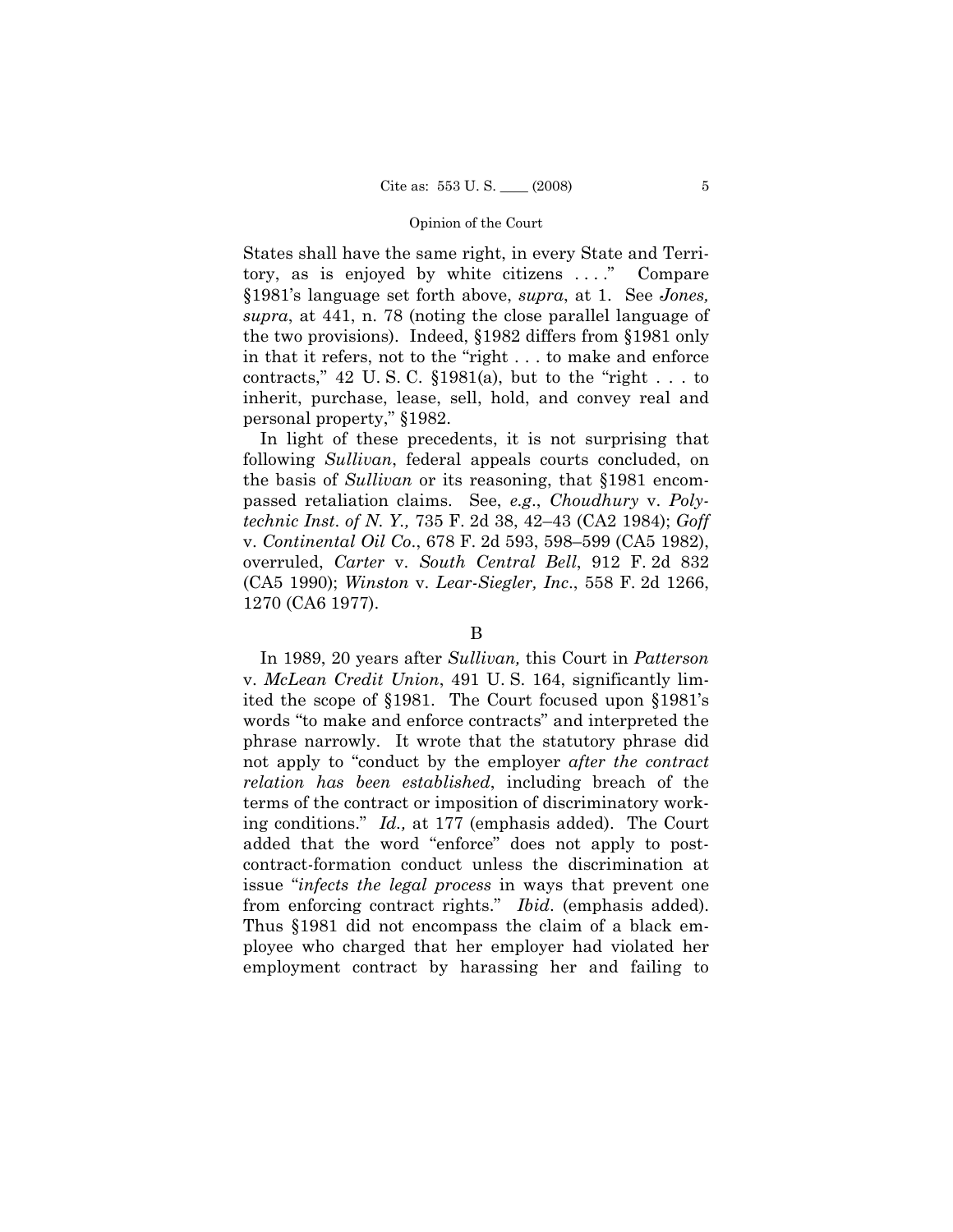promote her, all because of her race. *Ibid.* 

Since victims of an employer's retaliation will often have opposed discriminatory conduct taking place *after* the formation of the employment contract, *Patterson'*s holding, for a brief time, seems in practice to have foreclosed retaliation claims. With one exception, we have found no federal court of appeals decision between the time we decided *Patterson* and 1991 that permitted a §1981 retaliation claim to proceed. See, *e.g*., *Walker* v. *South Central Bell Tel. Co.*, 904 F. 2d 275, 276 (CA5 1990) *(per curiam); Overby* v. *Chevron USA, Inc*., 884 F. 2d 470, 473 (CA9 1989); *Sherman* v. *Burke Contracting, Inc*., 891 F. 2d 1527, 1534–1535 (CA11 1990) *(per curiam)*. See also *Malhotra* v. *Cotter & Co*., 885 F. 2d 1305, 1312–1314 (CA7 1989) (questioning without deciding the viability of retaliation claims under §1981 after *Patterson*). But see *Hicks* v. *Brown Group, Inc*., 902 F. 2d 630, 635–638 (CA8 1990) (allowing a claim for discriminatory discharge to proceed under §1981), vacated and remanded, 499 U. S. 914 (1991) (ordering reconsideration in light of what became the Eighth Circuit's en banc opinion in *Taggart* v. *Jefferson Cty. Child Support Enforcement Unit*, 935 F. 2d 947 (1991), which held that racially discriminatory discharge claims under §1981 are barred).

 In 1991, however, Congress weighed in on the matter. Congress passed the Civil Rights Act of 1991, §101, 105 Stat. 1071, with the design to supersede *Patterson*. *Jones*  v. *R. R. Donnelley & Sons Co.*, 541 U. S. 369, 383 (2004). Insofar as is relevant here, the new law changed 42 U. S. C. §1981 by reenacting the former provision, designating it as §1981(a), and adding a new subsection, (b), which, says:

"'Make and enforce contracts' defined

"For purposes of this section, the term 'make and enforce contracts' includes the making, performance,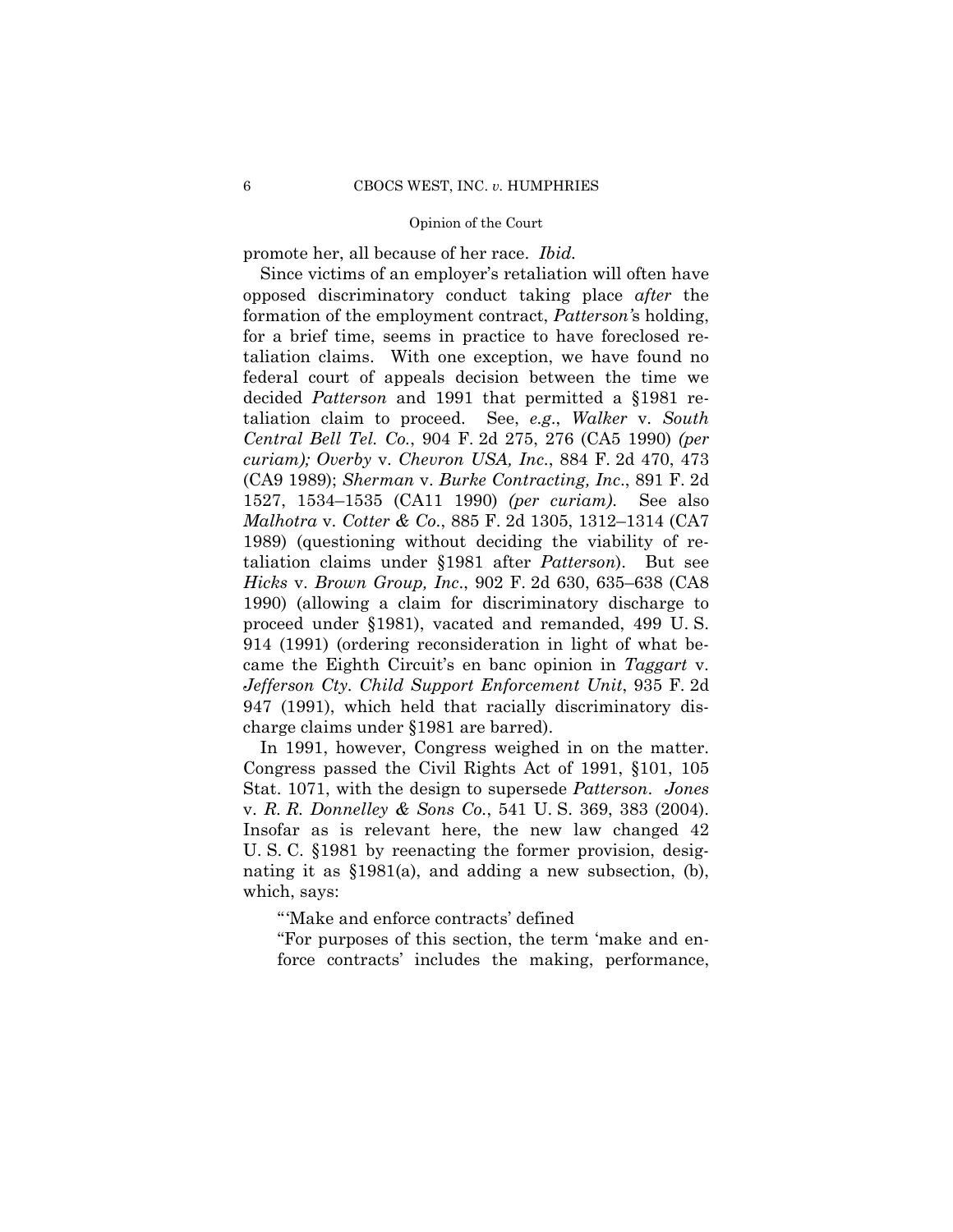modification, and termination of contracts, and the enjoyment of all benefits, privileges, terms, and conditions of the contractual relationship."

An accompanying Senate Report pointed out that the amendment superseded *Patterson* by adding a new subsection (b) that would "reaffirm that the right 'to make and enforce contracts' includes the enjoyment of all benefits, privileges, terms and conditions of the contractual relationship." S. Rep. No. 101–315, p. 6 (1990). Among other things, it would "ensure that Americans may not be harassed, *fired* or otherwise discriminated against in contracts because of their race." *Ibid*. (emphasis added). An accompanying House Report said that in "cutting back the scope of the rights to 'make' and 'enforce' contracts[,] *Patterson* . . . has been interpreted to eliminate retaliation claims that the courts had previously recognized under section 1981." H. R. Rep. No. 102–40, pt. 1, pp. 92–93, n. 92 (1991). It added that the protections that subsection (b) provided, in "the context of employment discrimination . . . would include, but not be limited to, claims of harassment, discharge, demotion, promotion, transfer, *retaliation*, and hiring." *Id*., at 92 (emphasis added). It also said that the new law "would restore rights to sue for such retaliatory conduct." *Id*., at 93, n. 92.

After enactment of the new law, the Federal Courts of Appeals again reached a broad consensus that §1981, as amended, encompasses retaliation claims. See, *e.g*., *Hawkins* v. *1115 Legal Serv. Care*, 163 F. 3d 684, 693 (CA2 1998); *Aleman* v. *Chugach Support Servs., Inc*., 485 F. 3d 206, 213–214 (CA4 2007); *Foley* v. *University of Houston System*, 355 F. 3d 333, 338–339 (CA5 2003); *Johnson* v. *University of Cincinnati*, 215 F. 3d 561, 575–576 (CA6 2000); 474 F. 3d, at 403 (case below); *Manatt* v. *Bank of America, NA*, 339 F. 3d 792, 800–801, and n. 11 (CA9 2003); *Andrews* v. *Lakeshore Rehabilitation Hospital*, 140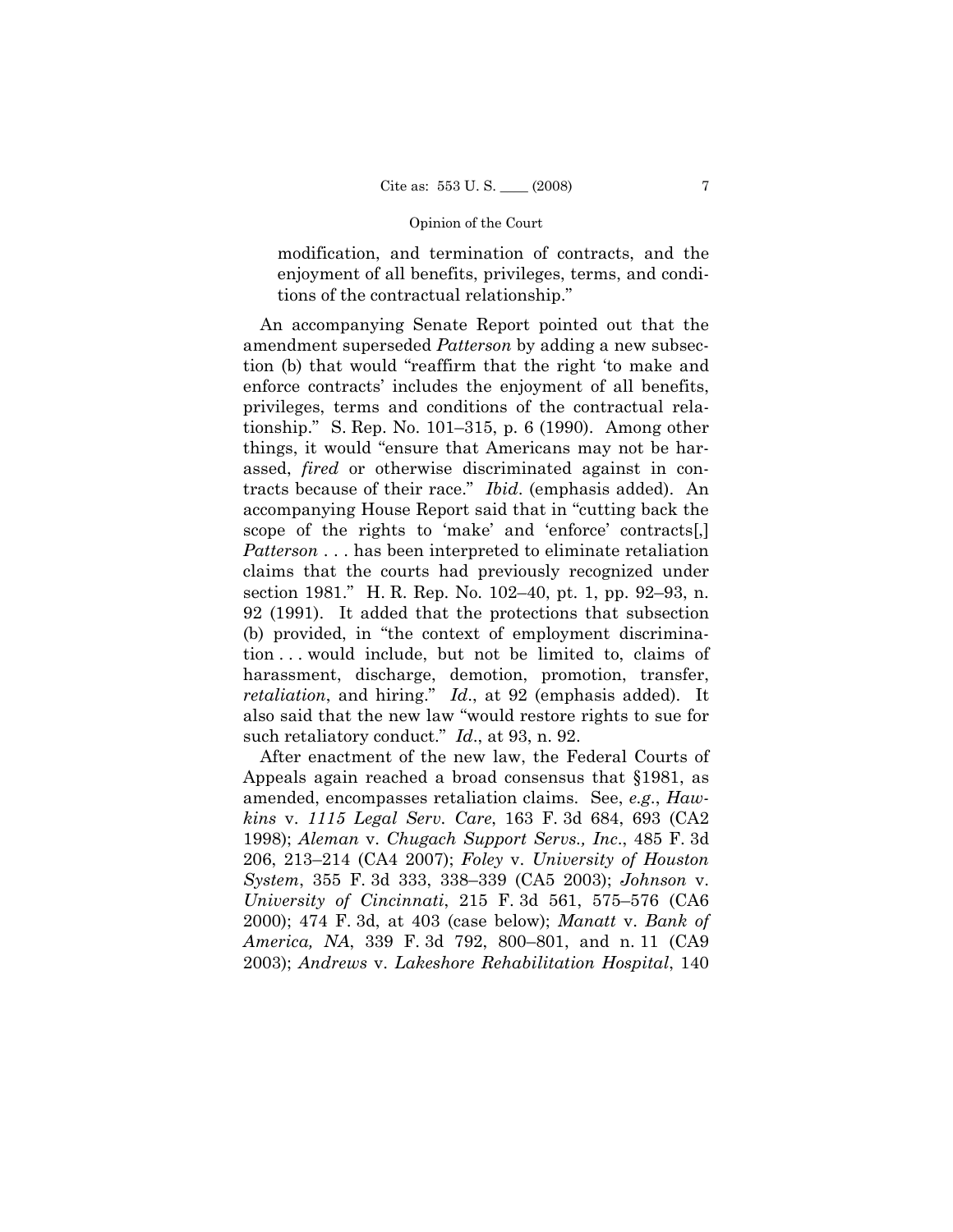### F. 3d 1405, 1411–1413 (CA11 1998).

The upshot is this: (1) in 1969, *Sullivan*, as interpreted by *Jackson*, recognized that §1982 encompasses a retaliation action; (2) this Court has long interpreted §§1981 and 1982 alike; (3) in 1989, *Patterson*, without mention of retaliation, narrowed §1981 by excluding from its scope conduct, namely post-contract-formation conduct, where retaliation would most likely be found; but in 1991, Congress enacted legislation that superseded *Patterson* and explicitly defined the scope of §1981 to include postcontract-formation conduct; and (4) since 1991, the lower courts have uniformly interpreted §1981 as encompassing retaliation actions.

C

 *stare decisis* strongly support our adherence to that view. *Sullivan*, as interpreted and relied upon by *Jackson*, as well as the long line of related cases where we construe §§1981 and 1982 similarly, lead us to conclude that the view that §1981 encompasses retaliation claims is indeed well embedded in the law. That being so, considerations of And those considerations impose a considerable burden upon those who would seek a different interpretation that would necessarily unsettle many Court precedents. See, *e.g.*, *Welch* v. *Texas Dept. of Highways and Public Transp.*, 483 U. S. 468, 494–495 (1987) (plurality opinion) (describing importance of *stare decisis*); *Patterson*, 491 U. S., at 172 (considerations of *stare decisis* "have special force in the area of statutory interpretation"); *John R. Sand & Gravel Co.* v. *United States*, 552 U. S. \_\_\_, \_\_\_ (2008) (slip op., at 8–9) (same).

### III

In our view, CBOCS' several arguments, taken separately or together, cannot justify a departure from what we have just described as the well-embedded interpreta-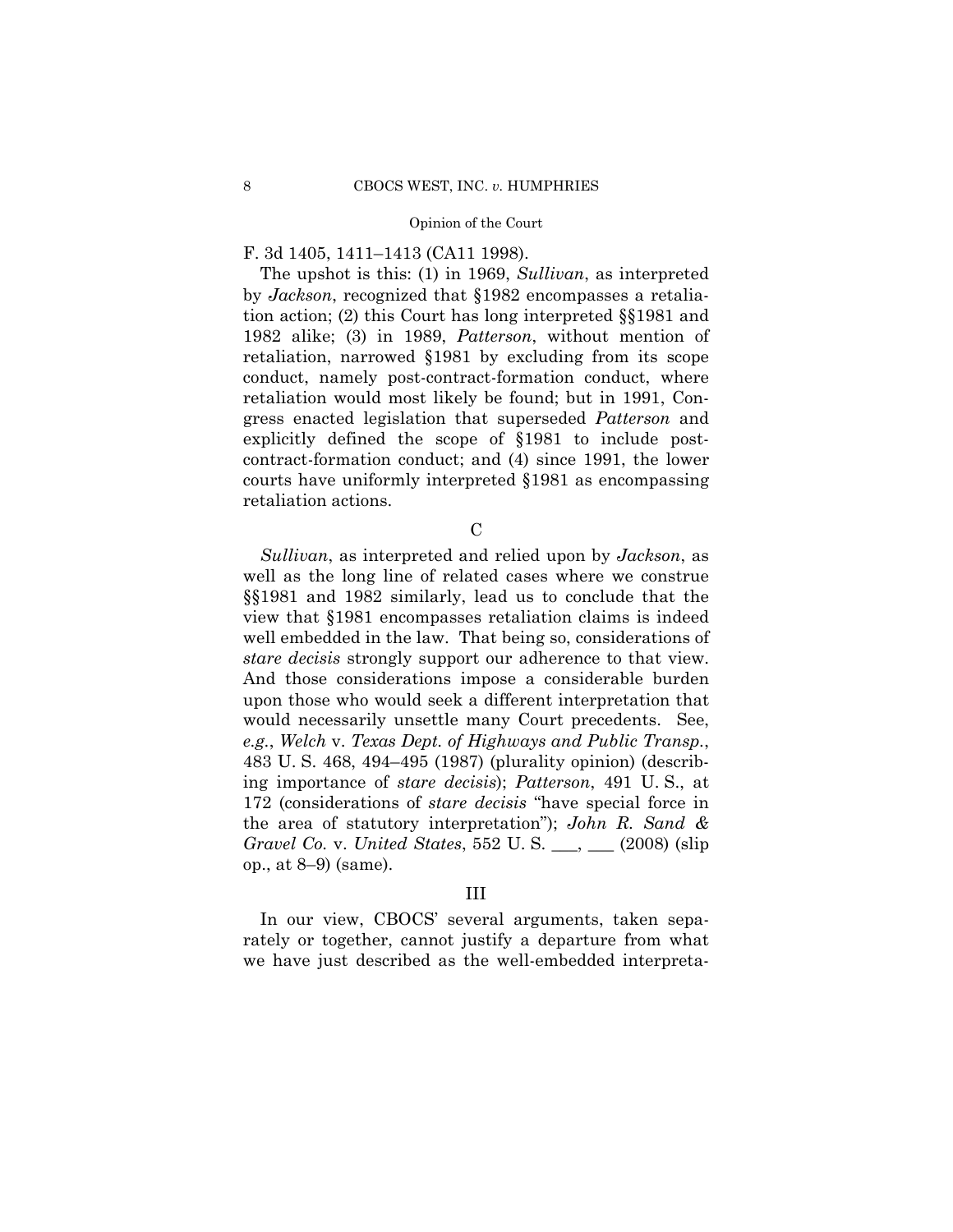tion of §1981. First, CBOCS points to the plain text of §1981—a text that says that "*[a]ll persons* . . . shall have the same right . . . to make and enforce contracts . . . as is enjoyed by *white citizens.*" 42 U. S. C. §1981(a) (emphasis added). CBOCS adds that, insofar as Humphries complains of retaliation, he is complaining of a retaliatory action that the employer would have taken against him whether he was black or white, and there is no way to construe this text to cover that kind of deprivation. Thus the text's language, CBOCS concludes, simply "does not provide for a cause of action based on retaliation." Brief for Petitioner 8.

We agree with CBOCS that the statute's language does not expressly refer to the claim of an individual (black or white) who suffers retaliation because he has tried to help a different individual, suffering direct racial discrimination, secure his §1981 rights. But that fact alone is not sufficient to carry the day. After all, this Court has long held that the statutory text of §1981's sister statute, §1982, provides protection from retaliation for reasons related to the *enforcement* of the express statutory right. See *supra*, at 3.

Moreover, the Court has recently read another broadly worded civil rights statute, namely, Title IX of the Education Amendments of 1972, 86 Stat. 373, as amended, 20 U. S. C. §1681 *et seq*., as including an antiretaliation remedy. In 2005 in *Jackson*, the Court considered whether statutory language prohibiting "discrimination [on the basis of sex] under any education program or activity receiving Federal financial assistance," §1681(a), encompassed claims of retaliation for complaints about sex discrimination. 544 U. S., at 173–174. Despite the fact that Title IX does not use the word "retaliation," the Court held in *Jackson* that the statute's language encompassed such a claim, in part because: (1) "Congress enacted Title IX just three years after *Sullivan* was decided"; (2) it is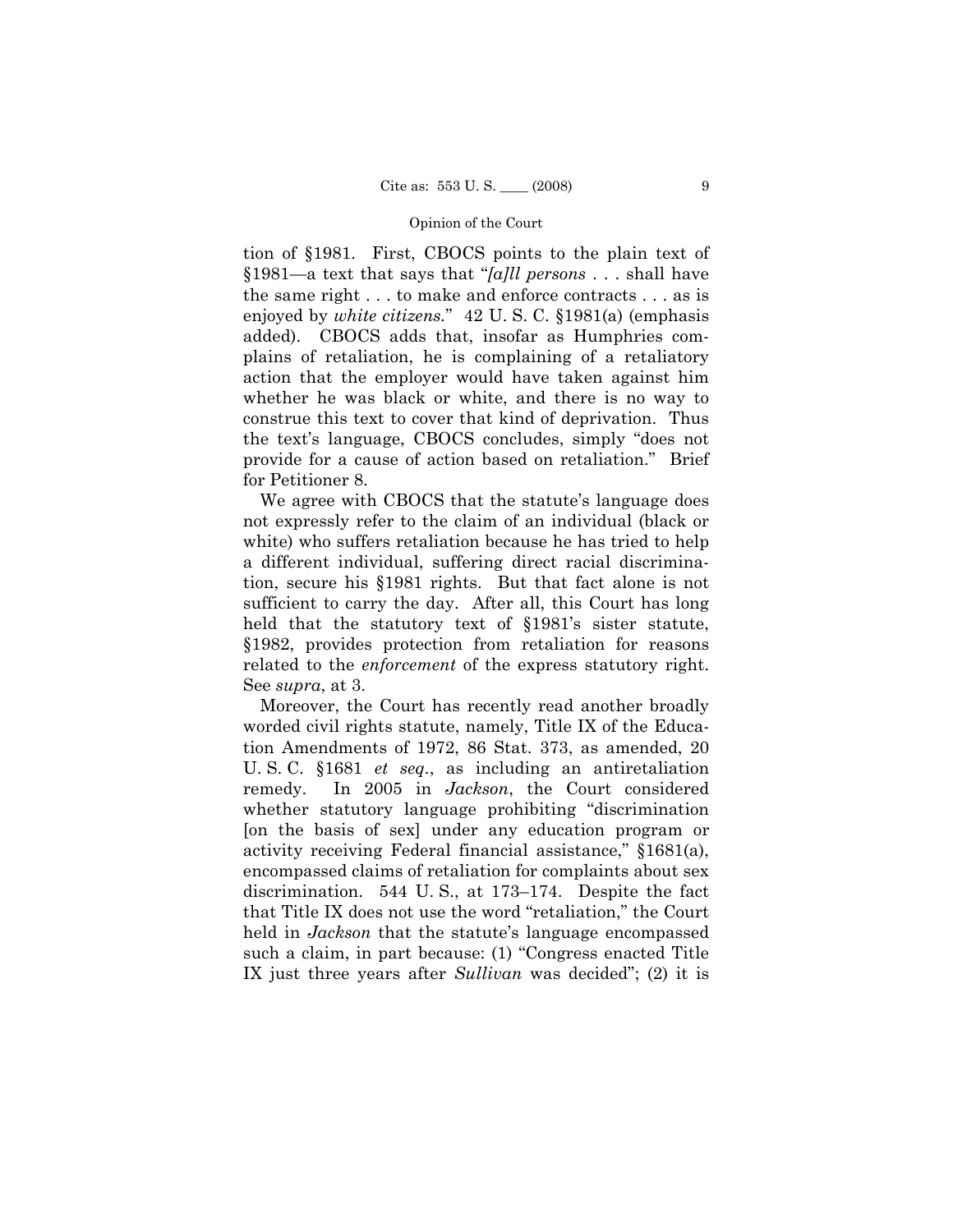"'realistic to presume that Congress was thoroughly familiar'" with *Sullivan*; and (3) Congress consequently "'expected its enactment'" of Title IX "'to be interpreted in conformity with'" *Sullivan*. *Jackson, supra*, at 176. The Court in *Jackson* explicitly rejected the arguments the dissent advances here—that *Sullivan* was merely a standing case, see *post*, at 8–11 (opinion of THOMAS, J.). Compare *Jackson*, 544 U. S., at 176, n. 1 ("*Sullivan*'s holding was not so limited. It plainly held that the white owner could maintain his *own* private cause of action under §1982 if he could show that he was 'punished for trying to vindicate the rights of minorities'" (emphasis in original)), with *id.*, at 194 (THOMAS, J., dissenting).

Regardless, the linguistic argument that CBOCS makes was apparent at the time the Court decided *Sullivan*. See 396 U. S., at 241 (Harlan, J., dissenting) (noting the construction of §1982 in *Jones*, 392 U. S. 409 was "in no way required by [the statute's] language,"—one of the bases of Justice Harlan's dissent in *Jones*—and further contending that the Court in *Sullivan* had gone "yet beyond" *Jones*). And we believe it is too late in the day in effect to overturn the holding in that case (nor does CBOCS ask us to do so) on the basis of a linguistic argument that was apparent, and which the Court did not embrace at that time.

Second, CBOCS argues that Congress, in 1991 when it reenacted §1981 with amendments, intended the reenacted statute *not* to cover retaliation. CBOCS rests this conclusion primarily upon the fact that Congress *did not*  include an *explicit* antiretaliation provision or the word "retaliation" in the new statutory language—although Congress has included explicit antiretaliation language in other civil rights statutes. See, *e.g.,* National Labor Relations Act, 29 U. S. C. §158(a)(4); Fair Labor Standards Act of 1938, 29 U. S. C. §215(a)(3); Title VII of the Civil Rights Act of 1964, 42 U. S. C. §2000e–3(a); Age Discrimination in Employment Act of 1967, 29 U. S. C. §623(d); Ameri-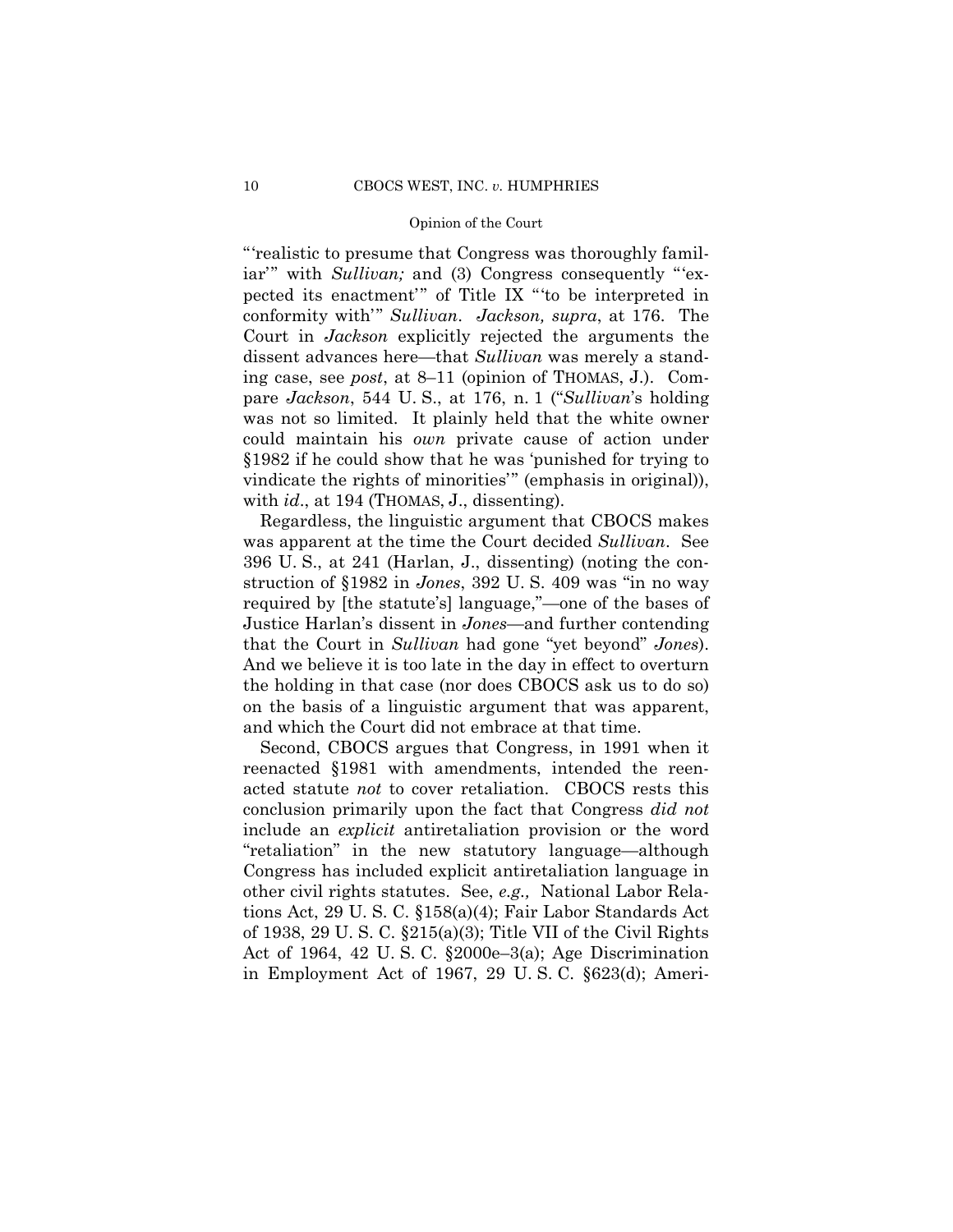cans with Disabilities Act of 1990, 42 U. S. C. §§12203(a)– (b); Family and Medical Leave Act of 1993, 29 U. S. C. §2615.

We believe, however, that the circumstances to which CBOCS points find a far more plausible explanation in the fact that, given *Sullivan* and the new statutory language nullifying *Patterson,* there was no need for Congress to include explicit language about retaliation. After all, the 1991 amendments themselves make clear that Congress intended to supersede the result in *Patterson* and embrace pre-*Patterson* law. And pre-*Patterson* law included *Sullivan*. See Part II, *supra*. Nothing in the statute's text or in the surrounding circumstances suggests any congressional effort to supersede *Sullivan* or the interpretation that courts have subsequently given that case. To the contrary, the amendments' history indicates that Congress intended to restore that interpretation. See, *e.g.*, H. R. Rep. No. 102–40, at 92 (noting that §1981(b) in the "context of employment discrimination . . . would include . . . claims of . . . retaliation").

Third, CBOCS points out that §1981, if applied to employment-related retaliation actions, would overlap with Title VII. It adds that Title VII requires that those who invoke its remedial powers satisfy certain procedural and administrative requirements that §1981 does not contain. See, *e.g.*, 42 U. S. C. §2000e–5(e)(1) (charge of discrimination must be brought before EEOC within 180 days of the discriminatory act);  $$2000e-5(f)(1)$  (suit must be filed within 90 days of obtaining an EEOC right-to-sue letter). And CBOCS says that permitting a §1981 retaliation action would allow a retaliation plaintiff to circumvent Title VII's "specific administrative and procedural mechanisms," thereby undermining their effectiveness. Brief for Petitioner 25.

This argument, however, proves too much. Precisely the same kind of Title VII/§1981 "overlap" and potential cir-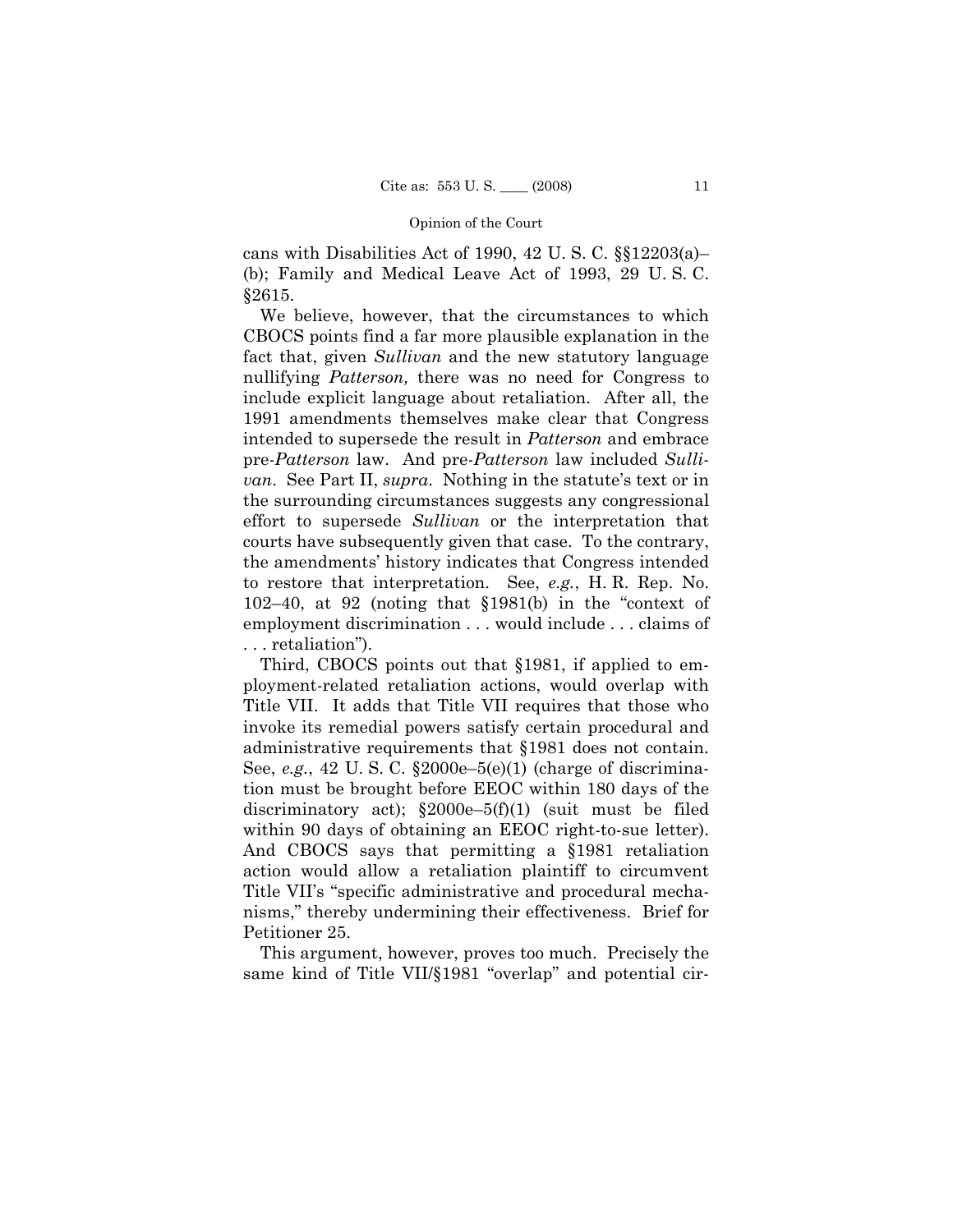cumvention exists in respect to employment-related direct discrimination. Yet Congress explicitly created the overlap in respect to direct employment discrimination. Nor is it obvious how we can interpret §1981 to avoid *employment-*related overlap without eviscerating §1981 in respect to *non-*employment contracts where no such overlap exists.

 v. *Gardner-Denver Co.*, 415 U. S. 36, 48–49 (1974)*.* In a Regardless, we have previously acknowledged a "necessary overlap" between Title VII and §1981. *Patterson*, 491 U. S., at 181. We have added that the "remedies available under Title VII and under §1981, although related, and although directed to most of the same ends, are separate, distinct, and independent." *Johnson* v. *Railway Express Agency, Inc.*, 421 U. S. 454, 461 (1975). We have pointed out that Title VII provides important administrative remedies and other benefits that §1981 lacks. See *id.,* at 457–458 (detailing the benefits of Title VII to those aggrieved by race-based employment discrimination). And we have concluded that "Title VII was designed to supplement, rather than supplant, existing laws and institutions relating to employment discrimination." *Alexander*  word, we have previously held that the "overlap" reflects congressional design. See *ibid*. We have no reason to reach a different conclusion in this case.

Fourth, CBOCS says it finds support for its position in two of our recent cases, *Burlington N. & S. F. R. Co.* v. *White*, 548 U. S. 53 (2006), and *Domino's Pizza, Inc.* v. *McDonald*, 546 U. S. 470 (2006). In *Burlington*, a Title VII case, we distinguished between discrimination that harms individuals because of "who they are, *i.e*., their status," for example, as women or as black persons, and discrimination that harms "individuals based on what they do, *i.e*., their conduct," for example, whistle-blowing that leads to retaliation. 548 U. S., at 63. CBOCS says that we should draw a similar distinction here and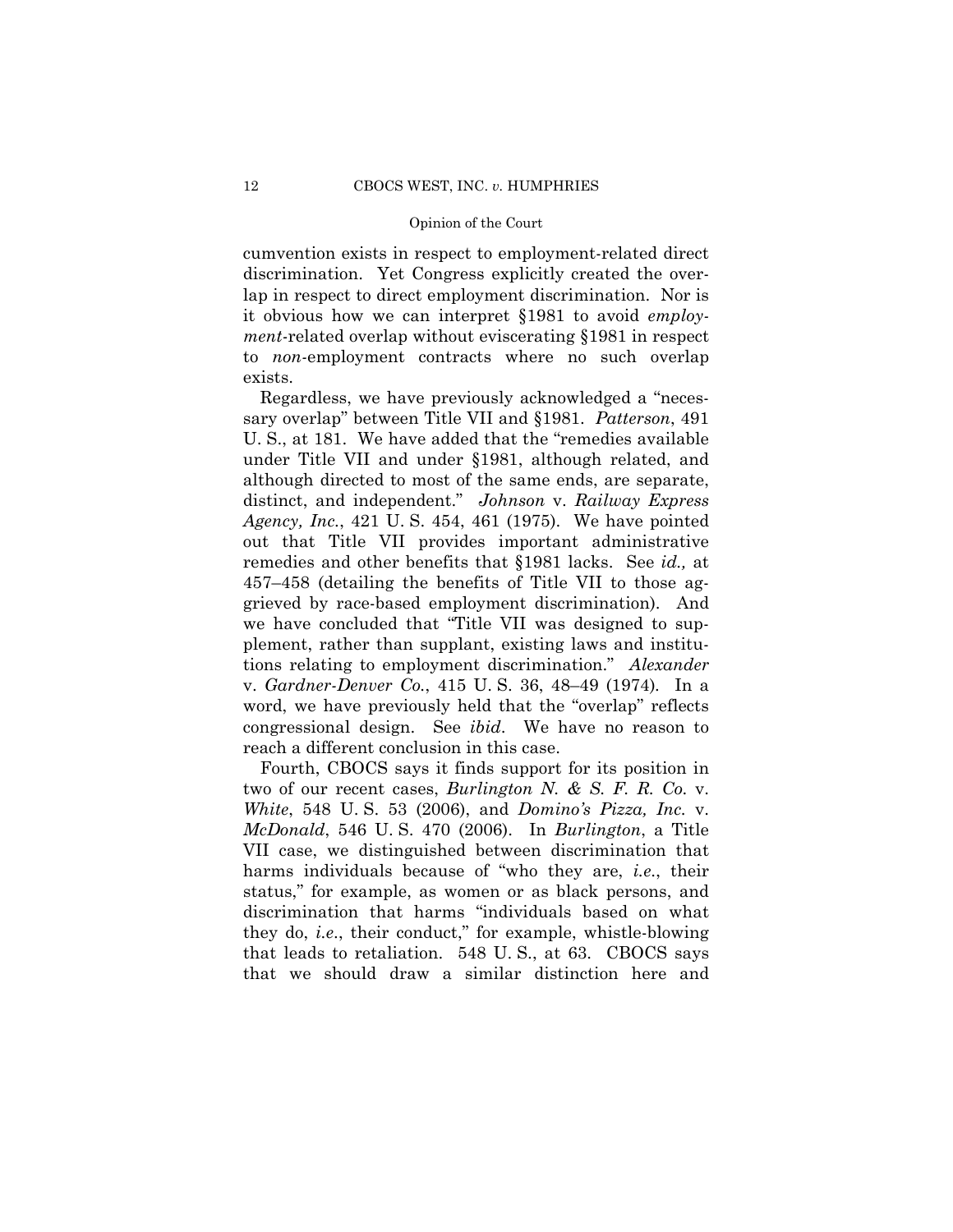conclude that §1981 only encompasses status-based discrimination. In *Burlington*, however, we used the status/conduct distinction to help explain why Congress might have wanted its explicit Title VII antiretaliation provision to sweep more broadly (*i.e*., to include conduct *outside* the workplace) than its substantive Title VII (status-based) antidiscrimination provision. *Burlington* did not suggest that Congress must separate the two in all events.

 against discrimination." *Alexander*, *supra*, at 47. See The dissent argues that the distinction made in *Burlington* is meaningful here because it purportedly "underscores the fact that status-based discrimination and conduct-based retaliation are distinct harms that call for tailored legislative treatment." *Post*, at 5. The Court's construction of a general ban on discrimination such as that contained in §1981 to cover retaliation claims, the dissent continues, would somehow render the separate antiretaliation provisions in other statutes "superfluous." *Ibid*. But the Court in *Burlington* did not find that Title VII's antiretaliation provision was redundant; it found that the provision had a broader reach than the statute's substantive provision. And in any case, we have held that "legislative enactments in this area have long evinced a general intent to accord parallel or overlapping remedies *Great American Fed. Sav. & Loan Assn.* v. *Novotny*, 442 U. S. 366, 377 (1979) ("[S]ubstantive rights conferred in the 19th century [civil rights acts] were not withdrawn, *sub silentio*, by the subsequent passage of the modern statutes"). Accordingly, the Court has accepted overlap between a number of civil rights statutes. See *ibid*. (discussing interrelation of fair housing provisions of the Civil Rights Act of 1968 and §1982; between §1981 and Title VII). See also *supra*, at 11–12 (any overlap in reach between §1981 and Title VII, the statute at issue in *Burlington*, is by congressional design).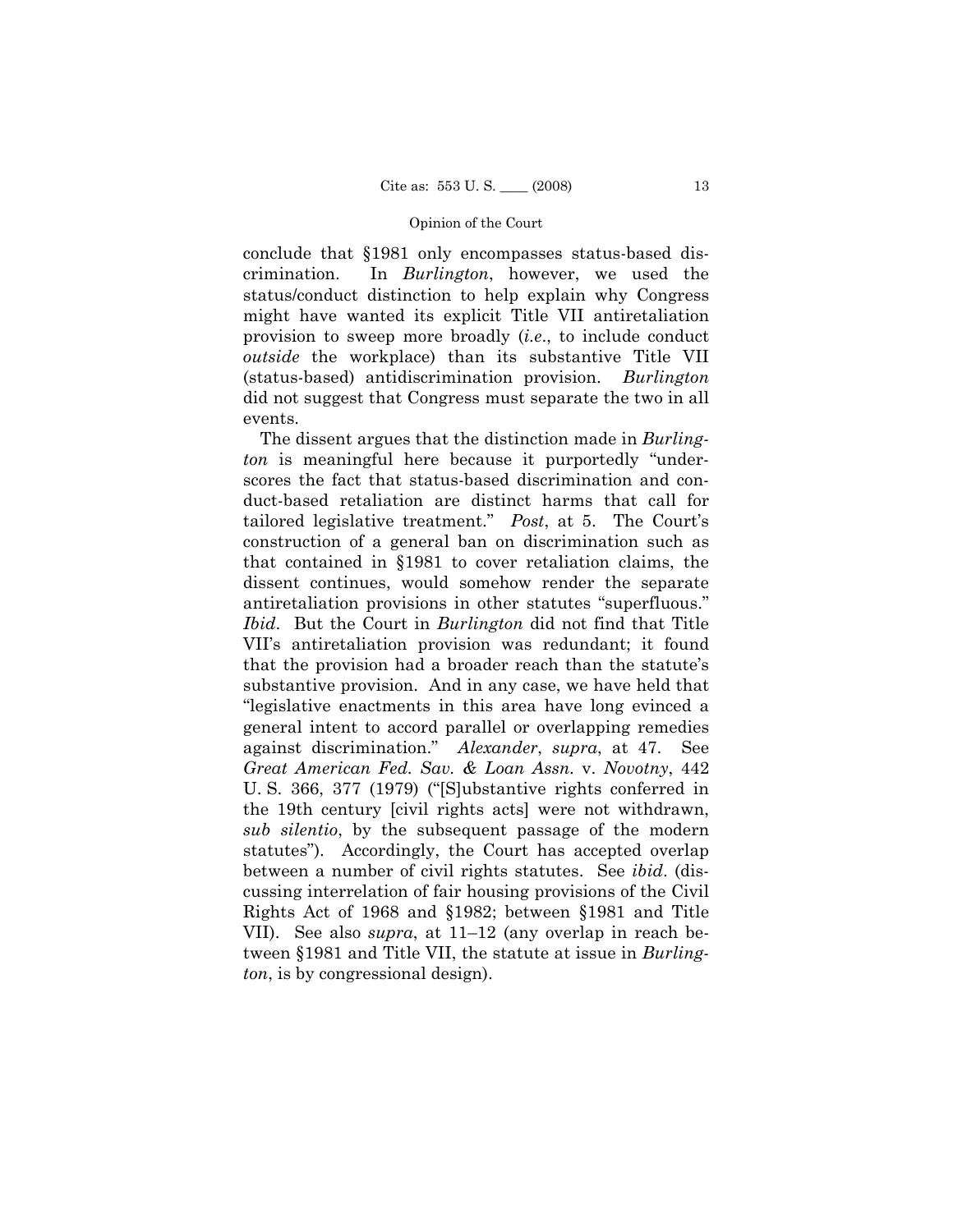that they seek and upon which the rule of law depends. CBOCS highlights the second case, *Domino's Pizza*, along with *Patterson*, and cites *Cort* v. *Ash*, 422 U. S. 66 (1975) and *Rodriguez* v. *United States*, 480 U. S. 522 (1987) *(per curiam)*, to show that this Court now follows an approach to statutory interpretation that emphasizes text. And that newer approach, CBOCS claims, should lead us to revisit the holding in *Sullivan,* an older case, where the Court placed less weight upon the textual language itself. But even were we to posit for argument's sake that changes in interpretive approach take place from time to time, we could not agree that the existence of such a change would justify reexamination of wellestablished prior law. Principles of s*tare decisis,* after all, demand respect for precedent whether judicial methods of interpretation change or stay the same. Were that not so, those principles would fail to achieve the legal stability See, *e.g., John R. Sand & Gravel Co.,* 552 U. S., at \_\_\_ (slip op., at 8–9)*.* 

### IV

We conclude that considerations of *stare decisis* strongly support our adherence to *Sullivan* and the long line of related cases where we interpret §§1981 and 1982 similarly. CBOCS' arguments do not convince us to the contrary. We consequently hold that 42 U. S. C. §1981 encompasses claims of retaliation. The judgment of the Court of Appeals is affirmed.

*It is so ordered.*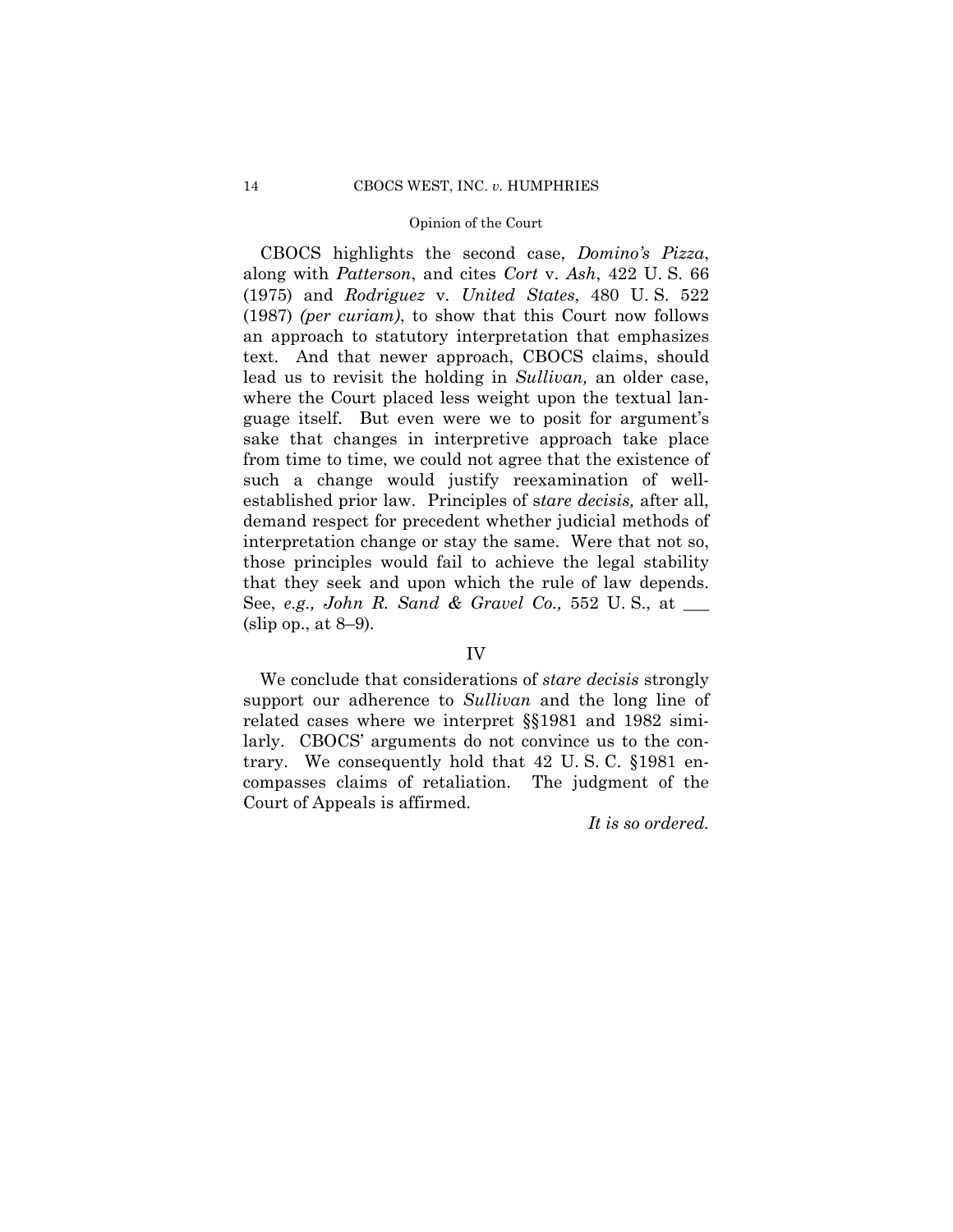### $\frac{1}{2}$  ,  $\frac{1}{2}$  ,  $\frac{1}{2}$  ,  $\frac{1}{2}$  ,  $\frac{1}{2}$  ,  $\frac{1}{2}$  ,  $\frac{1}{2}$ **SUPREME COURT OF THE UNITED STATES**

### $\frac{1}{2}$  ,  $\frac{1}{2}$  ,  $\frac{1}{2}$  ,  $\frac{1}{2}$  ,  $\frac{1}{2}$  ,  $\frac{1}{2}$ No. 06–1431

# CBOCS WEST, INC., PETITIONER *v.* HEDRICK G. HUMPHRIES

### ON WRIT OF CERTIORARI TO THE UNITED STATES COURT OF APPEALS FOR THE SEVENTH CIRCUIT

[May 27, 2008]

JUSTICE THOMAS, with whom JUSTICE SCALIA joins, dissenting.

The Court holds that the private right of action it has implied under Rev. Stat. §1977, 42 U. S. C. §1981, encompasses claims of retaliation. Because the Court's holding has no basis in the text of §1981 and is not justified by principles of *stare decisis*, I respectfully dissent.

# I

It is unexceptional in our case law that "'[s]tatutory construction must begin with the language employed by Congress and the assumption that the ordinary meaning of that language accurately expresses the legislative purpose.'" *Engine Mfrs. Assn.* v. *South Coast Air Quality Management Dist.*, 541 U. S. 246, 252 (2004) (quoting *Park 'N Fly, Inc.* v. *Dollar Park & Fly, Inc.*, 469 U. S. 189, 194 (1985)). Today, that rule is honored in the breach: The Court's analysis of the statutory text does not appear until Part III of its opinion, and then only as a potential reason to depart from the interpretation the Court has already concluded, on other grounds, must "carry the day." *Ante*, at 9. Unlike the Court, I think it best to begin, as we usually do, with the text of the statute. Section 1981(a) provides:

"All persons within the jurisdiction of the United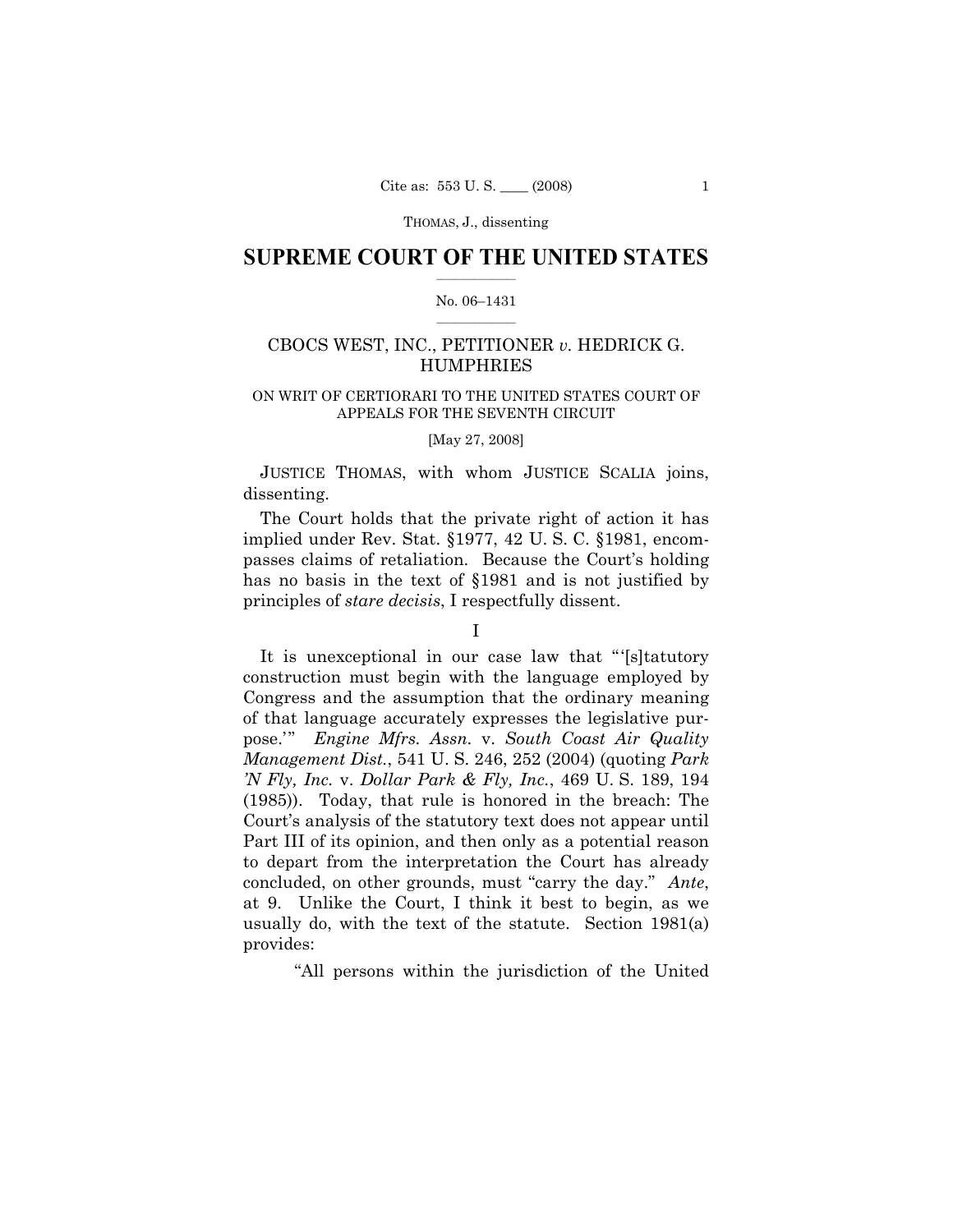States shall have the same right in every State and Territory to make and enforce contracts, to sue, be parties, give evidence, and to the full and equal benefit of all laws and proceedings for the security of persons and property as is enjoyed by white citizens, and shall be subject to like punishment, pains, penalties, taxes, licenses, and exactions of every kind, and to no other."

 crimination in the making and enforcement of contracts. Section 1981(a) thus guarantees "[a]ll persons . . . the same right ... to make and enforce contracts ... as is enjoyed by white citizens." It is difficult to see where one finds a cause of action for retaliation in this language. On its face, §1981(a) is a straightforward ban on racial dis-Not surprisingly, that is how the Court has always construed it. See, *e.g.*, *Domino's Pizza, Inc.* v. *McDonald*, 546 U. S. 470, 476 (2006) ("Section 1981 offers relief when racial discrimination blocks the creation of a contractual relationship, as well as when racial discrimination impairs an existing contractual relationship"); *Patterson* v. *McLean Credit Union*, 491 U. S. 164, 171 (1989) ("[Section] 1981 'prohibits racial discrimination in the making and enforcement of private contracts'" (quoting *Runyon* v. *McCrary*, 427 U. S. 160, 168 (1976))); *Johnson* v. *Railway Express Agency, Inc.*, 421 U. S. 454, 459 (1975) (Section 1981 "on its face relates primarily to racial discrimination in the making and enforcement of contracts").

Respondent nonetheless contends that "[t]he terms of section 1981 are significantly different, and broader, than a simple prohibition against discrimination." Brief for Respondent 15. It is true that §1981(a), which was enacted shortly after the Civil War, does not use the modern statutory formulation prohibiting "discrimination on the basis of race." But that is the clear import of its terms. Contrary to respondent's contention, nothing in §1981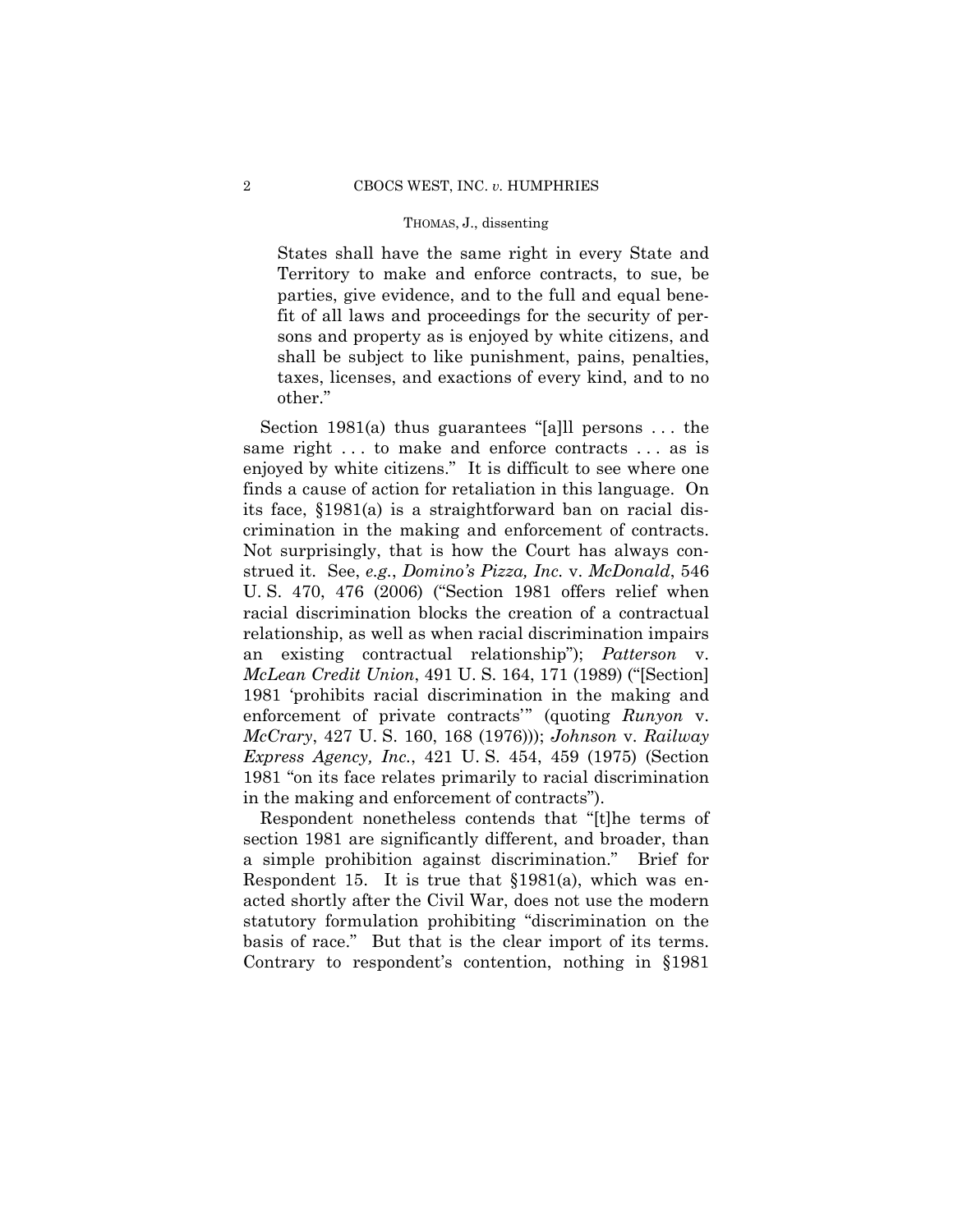evinces a "concer[n] with protecting individuals 'based on what they do," as opposed to "'prevent[ing] injury to individuals based on who they are.'" *Ibid*. (quoting *Burlington N. & S. F. R. Co.* v. *White*, 548 U. S. 53, 63 (2006)). Nor does §1981 "affirmatively guarante[e]" freestanding "rights to engage in particular conduct." Brief for Respondent 16. Rather, §1981 is an *equal-rights* provision. See *Georgia* v. *Rachel*, 384 U. S. 780, 791 (1966) ("Congress intended to protect a limited category of rights, specifically defined in terms of racial equality"). The statute assumes that "white citizens" enjoy certain rights and requires that those rights be extended equally to "[a]ll persons," regardless of their race. That is to say, it prohibits discrimination based on race.<sup>1</sup>

<sup>1</sup>The United States, appearing as *amicus curiae* in support of respondent, contends that §1981 prohibits not only racial discrimination, but also any other kind of "discrimination" that "impair[s]" the rights guaranteed by §1981(a). Brief for United States 17. In support of this argument, the United States points to §1981(c), which provides that "[t]he rights protected by this section are protected against impairment by nongovernmental discrimination and impairment under color of State law." Thus, the argument goes, retaliation is prohibited because it is discrimination (differential treatment for those who complain) and it impairs the right granted in §1981(a) to be free from racial discrimination in the making and enforcement of contracts (by penalizing assertion of that right).

Although I commend the United States for at least attempting to ground its position in the statutory text, its argument is unconvincing. Section 1981(c) simply codifies the Court's holding in *Runyon* v. *McCrary*, 427 U. S. 160 (1976), that §1981 applies to private, as well as governmental, discrimination. Nothing in §1981(c) indicates that Congress otherwise intended to expand the scope of §1981. To the contrary, §1981(c) refers to "[t]he rights protected by this section," *i.e.*, the rights enumerated in §1981(a) to make and enforce contracts on the same terms as white citizens. Moreover, the word "discrimination" in §1981(c) does not refer to "all discrimination," as the United States would have it. See Brief for United States as *Amicus Curiae* 16, n. 4. Rather, it refers back to the type of discrimination prohibited by §1981(a), *i.e.*, discrimination based on race. Thus, §1981 is violated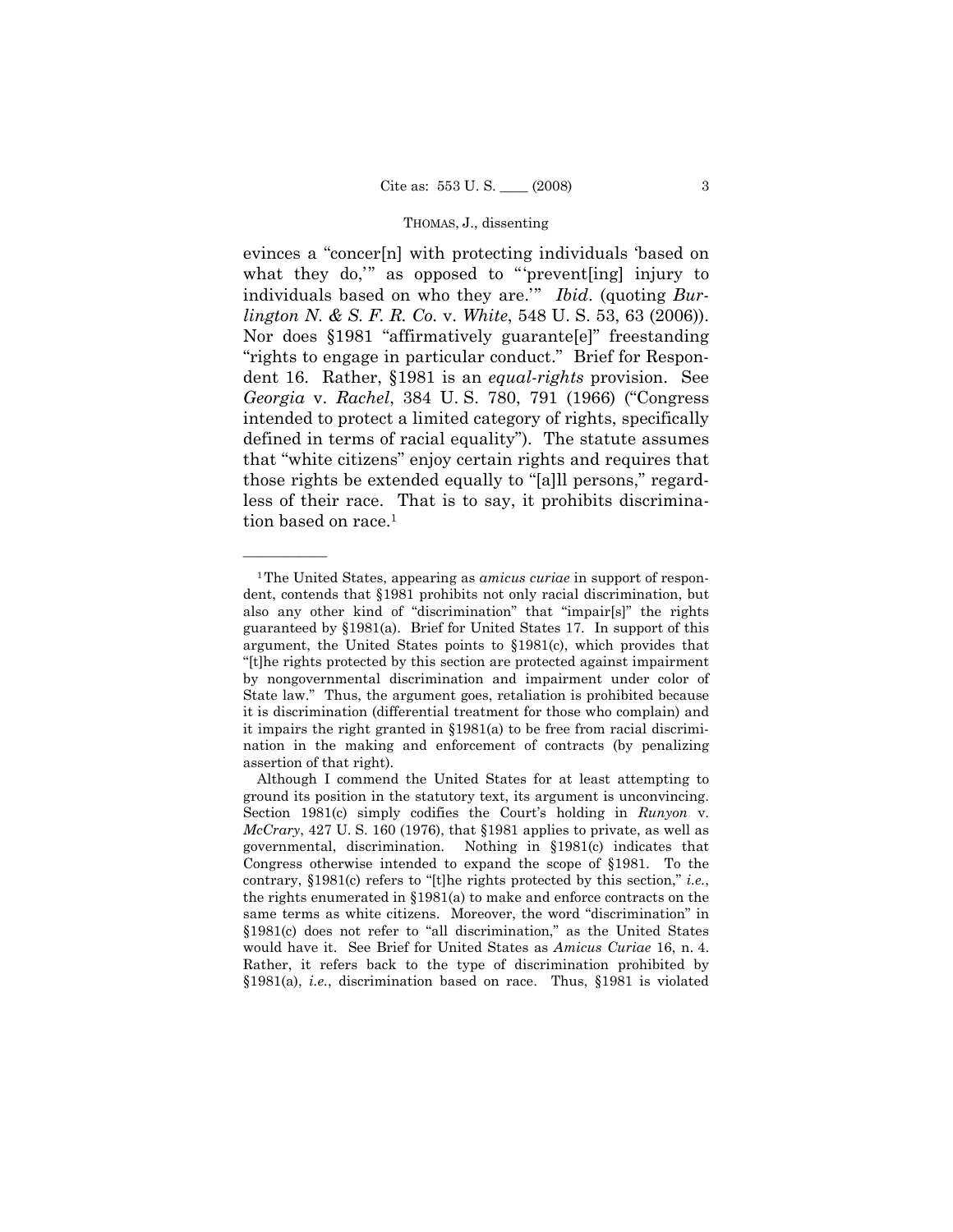citizens."2 Retaliation is not discrimination based on race. When an individual is subjected to reprisal because he has complained about racial discrimination, the injury he suffers is not on account of his *race;* rather, it is the result of his *conduct*. The Court recognized this commonsense distinction just two years ago in *Burlington* when it explained that Title VII's antidiscrimination provision "seeks to prevent injury to individuals based on who they are, *i.e.*, their status," whereas its "antiretaliation provision seeks to prevent harm to individuals based on what they do, *i.e.*, their conduct." 548 U. S., at 63. This distinction is sound, and it reflects the fact that a claim of retaliation is both logically and factually distinct from a claim of discrimination—logically because retaliation based on conduct and discrimination based on status are mutually exclusive categories, and factually because a claim of retaliation does not depend on proof that any status-based discrimination actually occurred. Consider, for example, an employer who fires any employee who complains of race discrimination, regardless of the employee's race. Such an employer is undoubtedly guilty of retaliation, but he has not discriminated on the basis of anyone's race. Because the employer treats all employees—black and white—the same, he does not deny any employee "the same right ... to make and enforce contracts . . . as is enjoyed by white

only when racial discrimination impairs the right to make and enforce contracts. 2Of course, if an employer had a *different* retaliation policy for blacks

and whites—firing black employees who complain of race discrimination but not firing similarly situated white employees—a black employee who was fired for complaining of race discrimination would have a promising §1981 claim. But his claim would not sound in retaliation; rather, it would be a straightforward claim of racial discrimination. In his briefs before this Court, respondent attempts to shoehorn his claim into this category, asserting that petitioner "retaliated against [him] because he was a black worker who exercised his right" to lodge a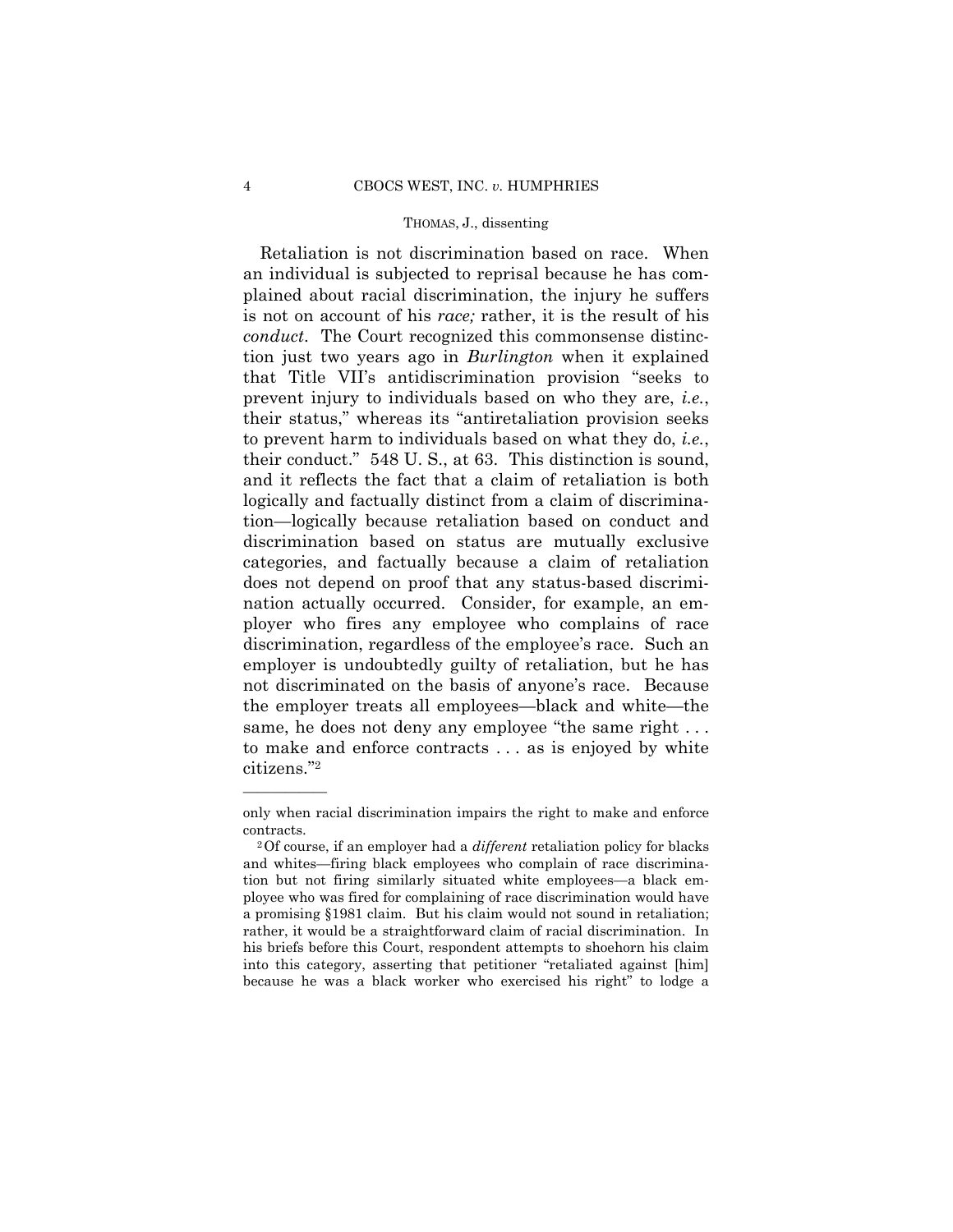The Court apparently believes that the status/conduct distinction is not relevant here because this case, unlike *Burlington*, does not require us to determine whether §1981's supposed prohibition on retaliation "sweep[s] more broadly" than its antidiscrimination prohibition. *Ante*, at 13. That is nonsense. Although, as the Court notes, we used the status/conduct distinction in *Burlington* to explain why Title VII's antiretaliation provision must sweep more broadly than its antidiscrimination provision in order to achieve its purpose, 548 U. S., at 63–64, it does not follow that the distinction between status and conduct is irrelevant here. To the contrary, *Burlington* underscores the fact that status-based discrimination and conduct-based retaliation are distinct harms that call for tailored legislative treatment. That is why Congress, in Title VII and a host of other statutes, has enacted separate provisions prohibiting discrimination and retaliation. See Brief for Petitioner 17–18 (citing statutes); see also *ante*, at 10–11 (same). Construing a general ban on discrimination such as that contained in §1981 to cover retaliation would render these separate antiretaliation provisions superfluous, contrary to the normal rules of statutory interpretation.

Of course, this is not the first time I have made these

grievance under petitioner's open-door policy. Brief for Respondent 27; see also *id*., at 33 ("[S]ection 1981 forbids an employer from having one dismissal policy for blacks who complain about race discrimination, and another for whites who complain about such discrimination"). But respondent cites no record evidence to support his assertion that petitioner treated him differently than it would have treated a similarly situated white complainant. And while the Court of Appeals found that respondent had established a prima facie case of retaliation, 474 F. 3d 387, 406–407 (CA7 2007), it did not identify any evidence that would permit a jury to conclude that the alleged retaliation was race based. Indeed, the Court of Appeals held that respondent had "waived . . . his discrimination claim by devoting only a skeletal argument [to it] in response to [petitioner's] motion for summary judgment." *Id*., at 407.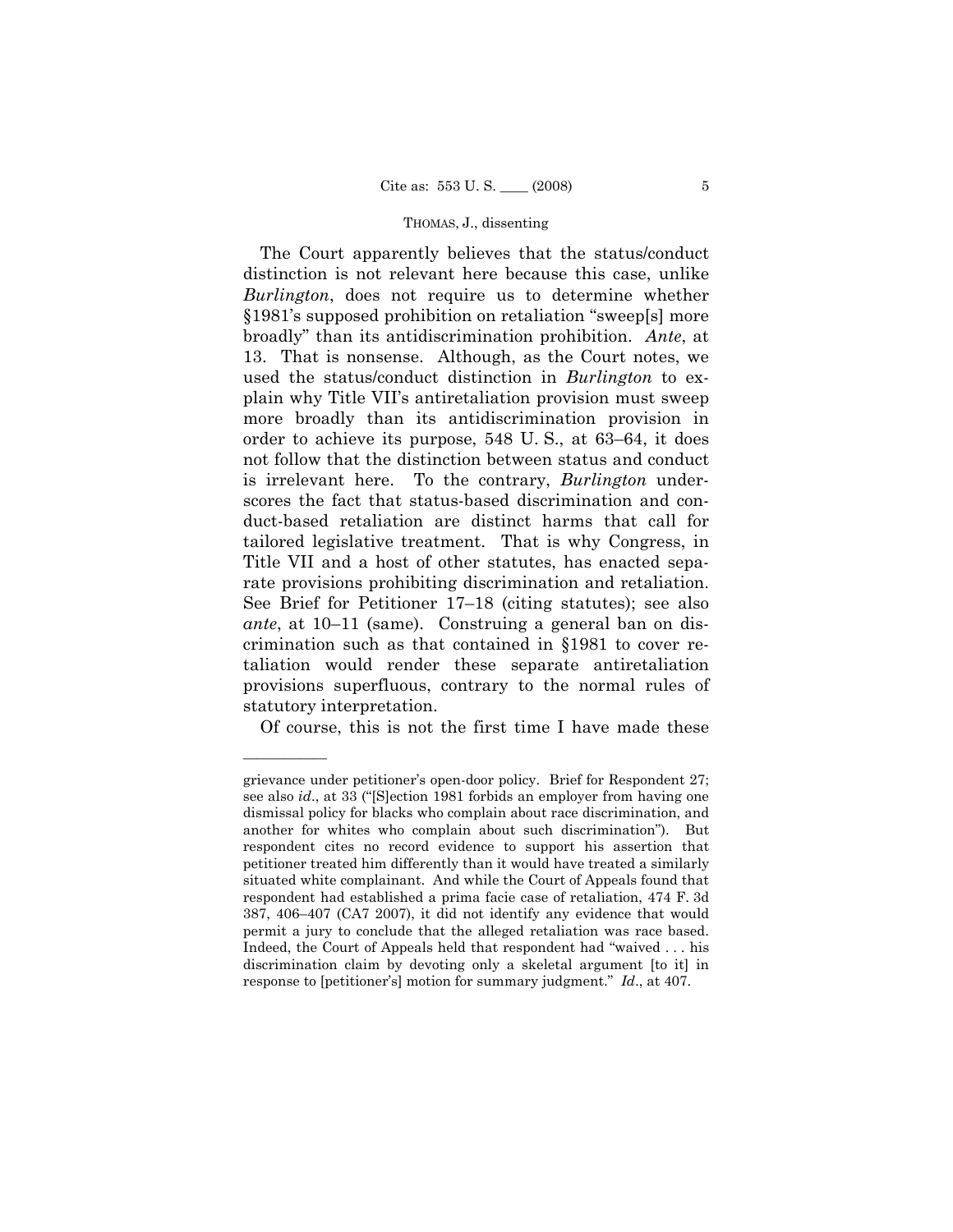points. Three Terms ago in *Jackson* v. *Birmingham Bd. of Ed.*, 544 U. S. 167 (2005), the Court held that Title IX of the Education Amendments of 1972, 20 U. S. C. §1681 *et seq.*, which prohibits recipients of federal education funding from discriminating "on the basis of sex," §1681(a), affords an implied cause of action for retaliation against those who complain of sex discrimination. In so doing, the Court disregarded the fundamental distinction between status-based discrimination and conduct-based retaliation, asserting that retaliation against those who complain of sex discrimination "is discrimination 'on the basis of sex' because it is an intentional response to the nature of the complaint: an allegation of sex discrimination." 544 U. S., at 174. But as I explained in my dissenting opinion in *Jackson*, "the sex-based topic of the complaint cannot overcome the fact that the retaliation is not based on anyone's sex, much less the complainer's sex." *Id*., at 188.

ment of the Act's basic guarantees"). In other words, "[t]o Likewise here, the race-based topic of the complaint cannot overcome the fact that the retaliation is not based on anyone's race. To hold otherwise would be to ignore the fact that "protection from retaliation is separate from direct protection of the primary right [against discrimination] and serves as a prophylactic measure to guard the primary right." *Id*., at 189; see also *Burlington*, *supra*, at 63 (explaining that Title VII's "antidiscrimination provision seeks a workplace where individuals are not discriminated against because of their racial, ethnic, religious, or gender-based status," whereas its "antiretaliation provision seeks to secure that primary objective by preventing an employer from interfering (through retaliation) with an employee's efforts to secure or advance enforcedescribe retaliation as discrimination on the basis of [race] is to conflate the enforcement mechanism with the right itself, something for which the statute's text provides no warrant." *Jackson*, *supra*, at 189 (THOMAS, J., dissenting).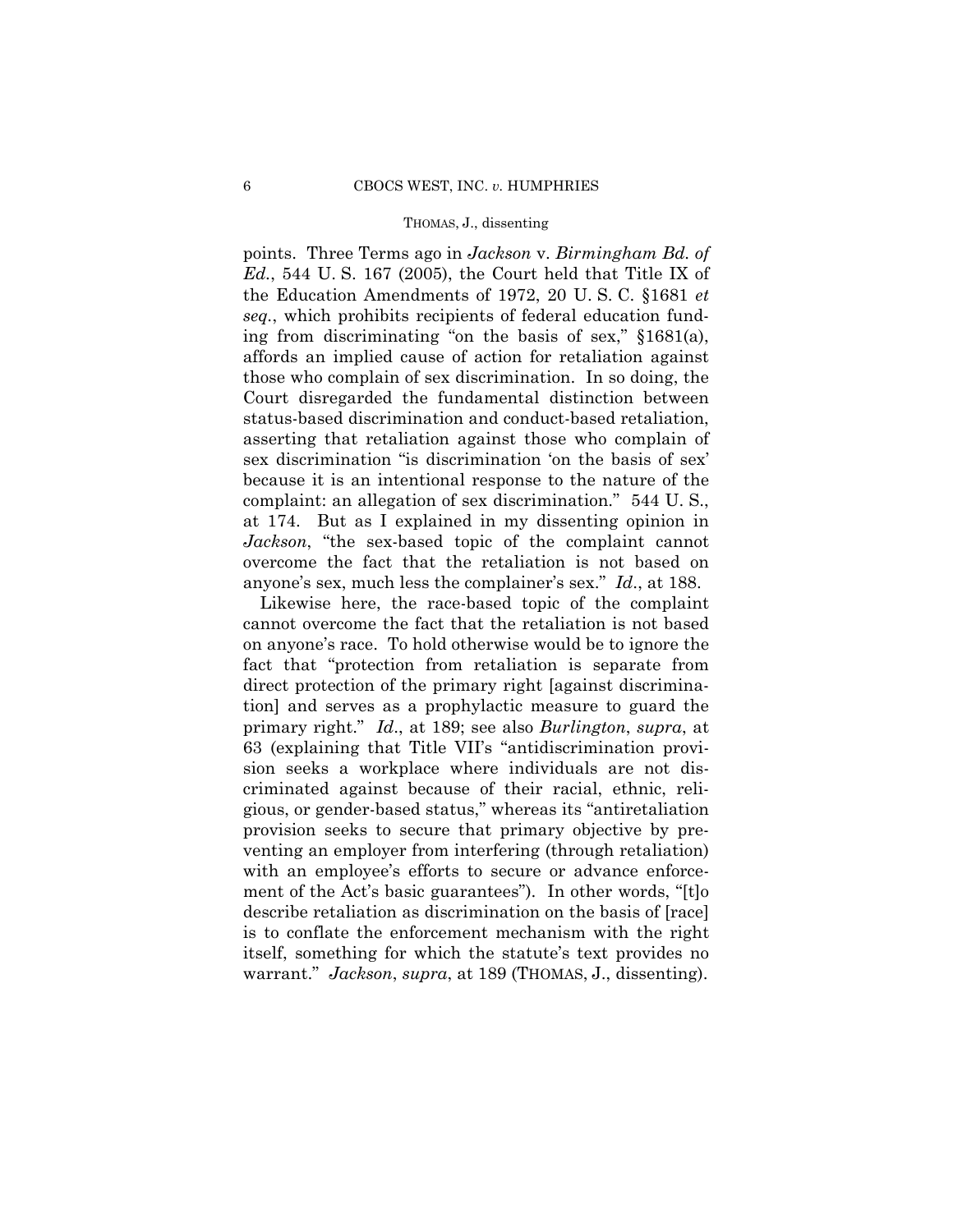Notably, the Court does not repeat *Jackson*'s textual analysis in this case, perhaps because no amount of repetition could make it any more plausible today than it was three years ago. Instead, the Court acknowledges that "the statute's language does not expressly refer to the claim of an individual (black or white) who suffers retaliation." *Ante*, at 9. The Court concludes, however, that the statute's failure expressly to provide a cause of action for retaliation "is not sufficient to carry the day," *ibid.*, despite our usual rule that "affirmative evidence of congressional intent must be provided for an implied remedy . . . for without such intent the essential predicate for implication of a private remedy simply does not exist," *Alexander* v. *Sandoval*, 532 U. S. 275, 293, n. 8 (2001) (internal quotation marks and emphasis deleted); see also *id*., at 286–287 (emphasizing that, absent evidence of Congress' intent to create a cause of action, the "cause of action does not exist and courts may not create one, no matter how desirable that might be as a policy matter, or how compatible with the statute").

Section 1981's silence regarding retaliation is not dispositive, the Court says, because "it is too late in the day" to resort to "a linguistic argument" that was supposedly rejected in *Sullivan* v. *Little Hunting Park, Inc.*, 396 U. S. 229 (1969). *Ante*, at 10. As I explain below, the Court's reliance on *Sullivan* is entirely misplaced. But it also bears emphasis that the Court does not even purport to identify any basis in the statutory text for the "wellembedded interpretation of §1981," *ante,* at 8–9, it adopts for the first time today. Unlike the Court, I find the statute's text dispositive. Because §1981 by its terms prohibits only discrimination based on race, and because retaliation is not discrimination based on race, §1981 does not provide an implied cause of action for retaliation.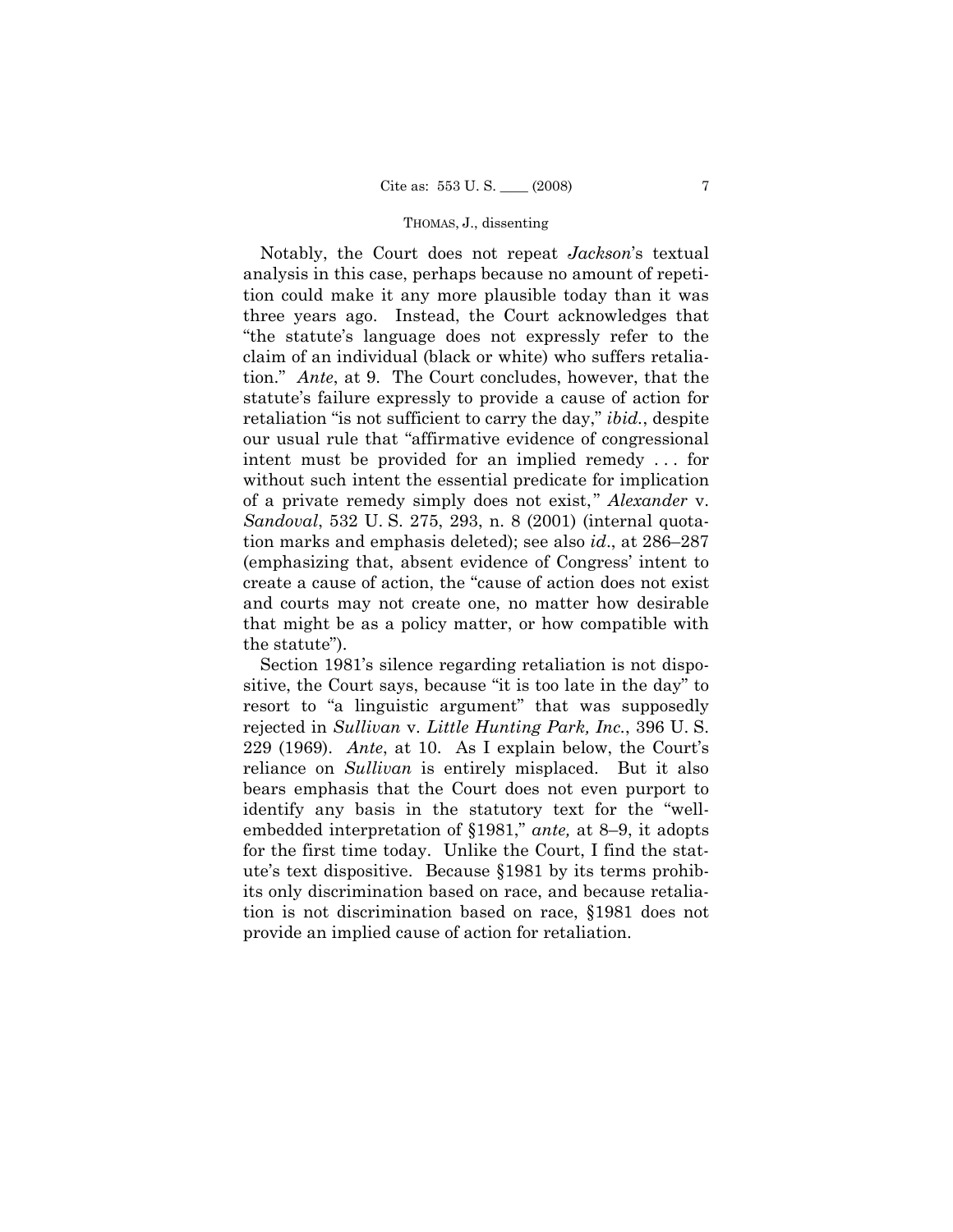### II

Unable to justify its holding as a matter of statutory interpretation, the Court today retreats behind the figleaf of ersatz *stare decisis*. The Court's invocation of *stare decisis* appears to rest on three considerations: (1) *Sullivan*'s purported recognition of a cause of action for retaliation under §1982; (2) *Jackson*'s (re)interpretation of *Sullivan;* and (3) the Courts of Appeals' view that §1981 provides a cause of action for retaliation. None of these considerations, separately or together, justifies implying a cause of action that Congress did not include in the statute. And none can conceal the irony in the Court's novel use of *stare decisis* to decide a question of first impression.

I turn first to *Sullivan*, as it bears most of the weight in the Court's analysis. As I explained in my dissent in *Jackson*, *Sullivan* did not "hol[d] that a general prohibition against discrimination permitted a claim of retaliation," but rather "that a white lessor had standing to assert the right of a black lessee to be free from racial discrimination." 544 U. S., at 194. Thus, "[t]o make out his third-party claim on behalf of the black lessee, the white lessor would necessarily be required to demonstrate that the defendant had discriminated against the black lessee on the basis of race." *Ibid*. Here, by contrast, respondent "need not show that the [race] discrimination forming the basis of his complaints actually occurred." *Ibid*. Accordingly, as it did in *Jackson*, the Court "creates an entirely new cause of action for a secondary rights holder, beyond the claim of the original rights holder, and well beyond *Sullivan*." *Id*., at 194–195.

 Having reexamined *Sullivan*, I remain convinced that it was a third-party standing case. Sullivan did not argue that his expulsion from the corporation—as opposed to the corporation's refusal to approve the assignment—violated §1982. Instead, he argued that his expulsion was "contrary to public policy" because it was the "direct result of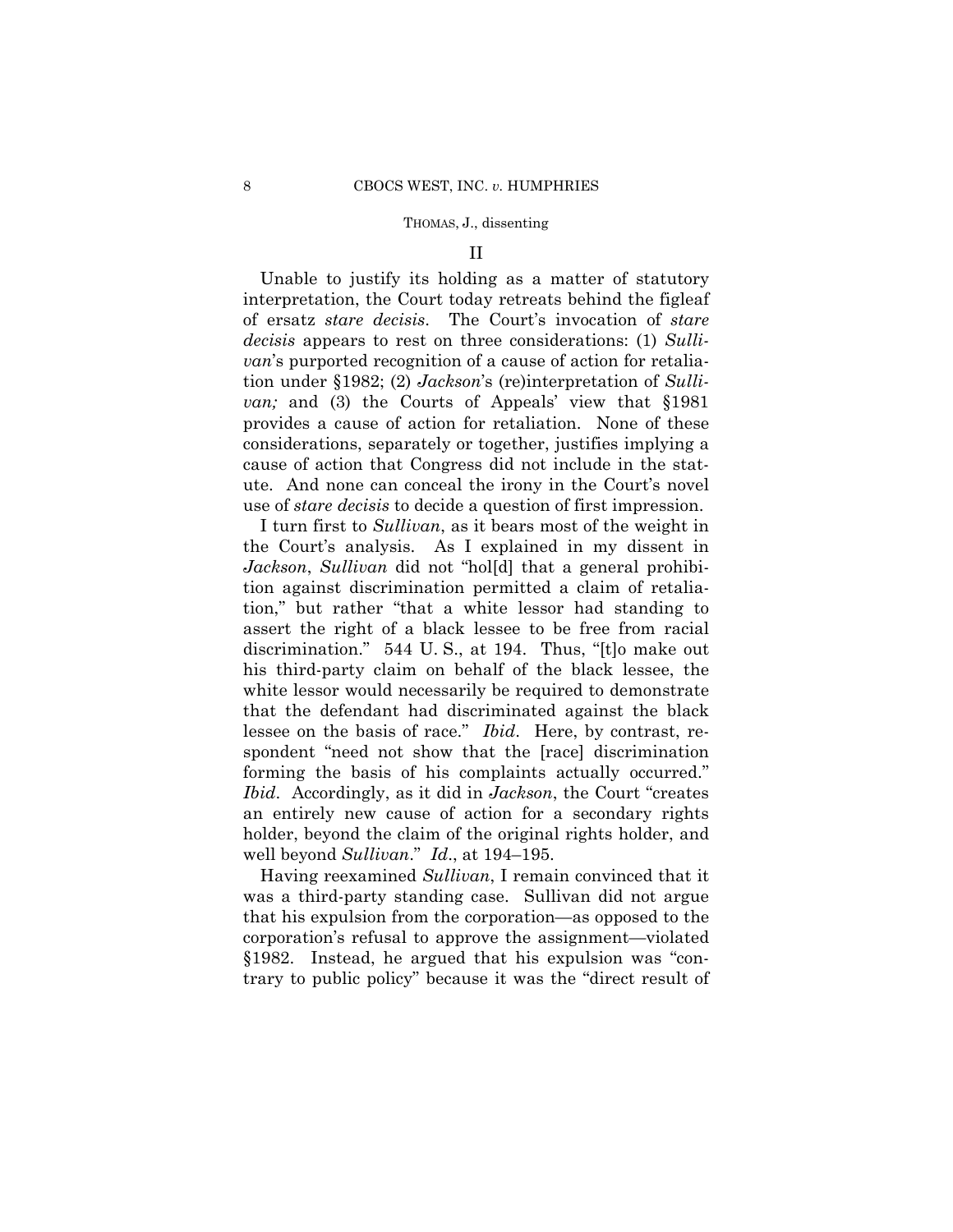best situated to vindicate those rights.3 *Id*., at 33; see also his having dealt with Freeman, as the statute requires, on a non-discriminatory basis." Brief for Petitioners in *Sullivan* v. *Little Hunting Park, Inc.*, O. T. 1969, No. 33, p. 32. Sullivan further contended not that his own rights under §1982 had been violated, but that he "ha[d] standing to rely on the rights of the Negro, Freeman," since he was Pet. for Cert. in *Sullivan* v. *Little Hunting Park, Inc.*, O. T. 1969, No. 33, p. 17, n. 13 ("Although the statute declares the rights of Negroes not to be discriminated against, Sullivan, a Caucasian, has standing to rely on the invasion of the rights of others, since he is the only effective adversary capable of vindicating them in litigation arising from his expulsion" (internal quotation marks omitted)). Similarly, the United States, appearing as *amicus curiae* in support of Sullivan, argued that because "the private action involved in refusing to honor the assignment was itself illegal," "relief should be available to all persons injured by it, or as a consequence of their efforts to resist it." Brief for United States, O. T. 1969, No. 33, p. 34.

Thus, both Sullivan and the United States argued that Sullivan had standing to seek relief for injuries he suffered as a result of the corporation's violation of Freeman's rights—not that Sullivan's own rights under §1982 were violated. And that is the best interpretation of what the

<sup>3</sup> In contrast to his argument based on §1982, which he consistently tied to the violation of Freeman's rights, Sullivan also argued that his *own* First Amendment rights were violated:

<sup>&</sup>quot;Since Sullivan's expulsion was in retaliation for his having obeyed the dictate of the law the expulsion was against public policy, and he should be reinstated. For the law to sanction punishment of a person such as Sullivan for refusing to discriminate against Negroes would be to render nugatory *the rights guaranteed to Negroes* by 42 U. S. C. §§1981, 1982 . . . . Furthermore, by giving sanction to Sullivan's expulsion, the state court deprived Sullivan of *his rights*, guaranteed by the First Amendment to criticize the conduct of the association's directors." Brief for Petitioners, O. T. 1969, No. 33, p. 14 (emphasis added).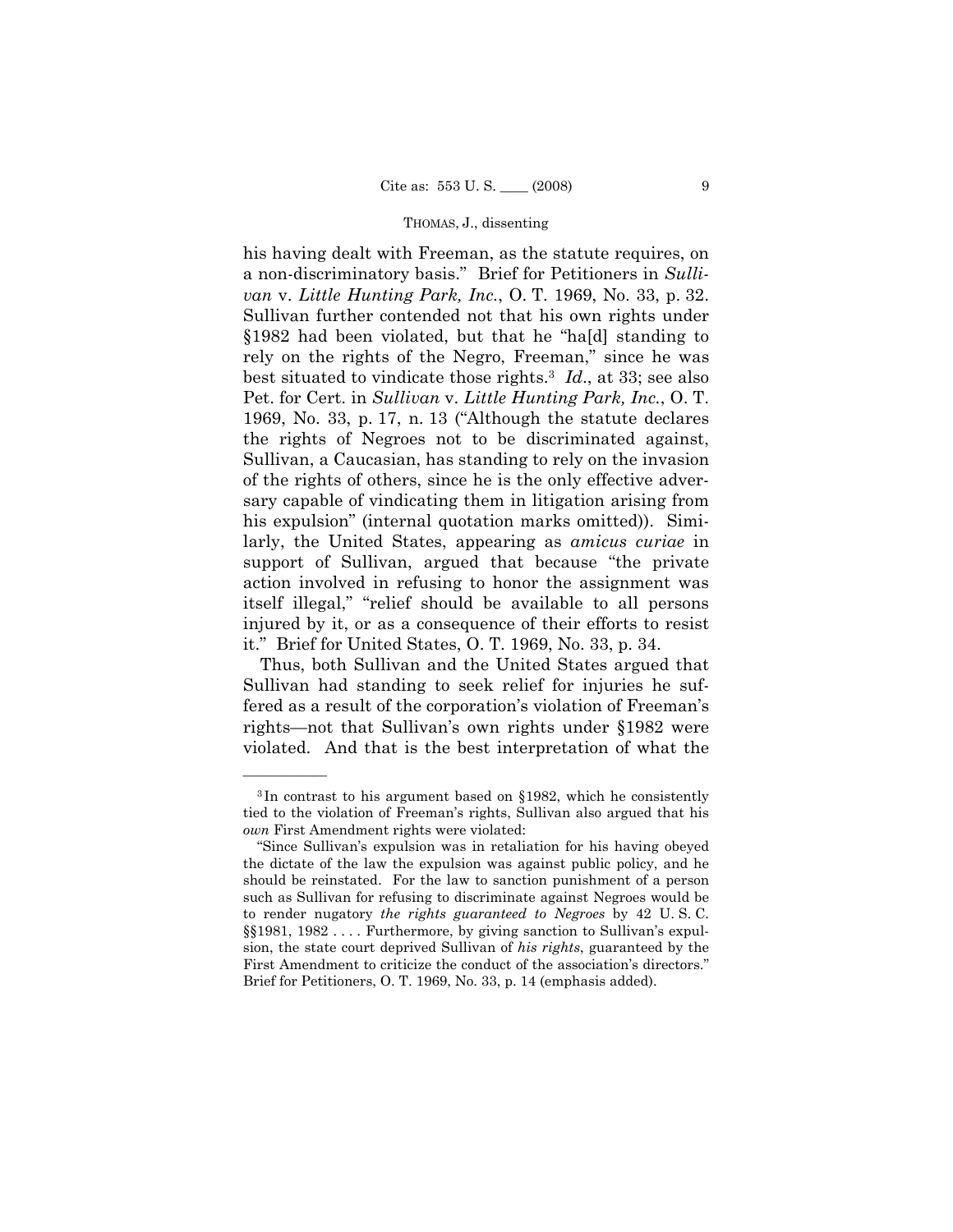to maintain this action." *Sullivan*, 396 U. S., at 237. The Court subsequently held. Tracking the parties' arguments, the Court first concluded that that the corporation's "refus[al] to approve the assignment of the membership share . . . was clearly an interference with Freeman's right to 'lease'" under §1982. 396 U. S., at 237. Only then did it conclude—based on *Barrows* v. *Jackson*, 346 U. S. 249 (1953), a third-party standing case in which another white litigant was permitted to "rely on the invasion of the rights of others," *id*., at 255—that Sullivan "ha[d] standing word "retaliation" does not appear in the Court's opinion. Nor is there any suggestion that Sullivan would have had "standing" absent the violation of Freeman's rights.

 Of course, *Sullivan* is not a model of clarity, and Justice Harlan, writing in dissent, was correct to criticize the "undiscriminating manner" in which the Court dealt with Sullivan's claims. *Id.,* at 251. Sullivan had sought relief both for the corporation's refusal to approve the assignment and for his expulsion. *Id*., at 253. But in stating that Sullivan had standing to maintain "this action," *id.*, at 237, the Court did not specify what relief Sullivan was entitled to pursue on remand. Lamenting the Court's "failure to provide any guidance as to the legal standards that should govern Sullivan's right to recovery on remand," *id.*, at 252 (dissenting opinion), Justice Harlan provided an instructive summary of the ambiguities in the Court's opinion:

"One can imagine a variety of standards, each based on different legal conclusions as to the 'rights' and 'duties' created by §1982, and each having very different remedial consequences. For example, does §1982 give Sullivan a right to relief only for injuries resulting from Little Hunting Park's interference with *his*  statutory duty to Freeman under §1982? If so, what is Sullivan's duty to Freeman under §1982? Unless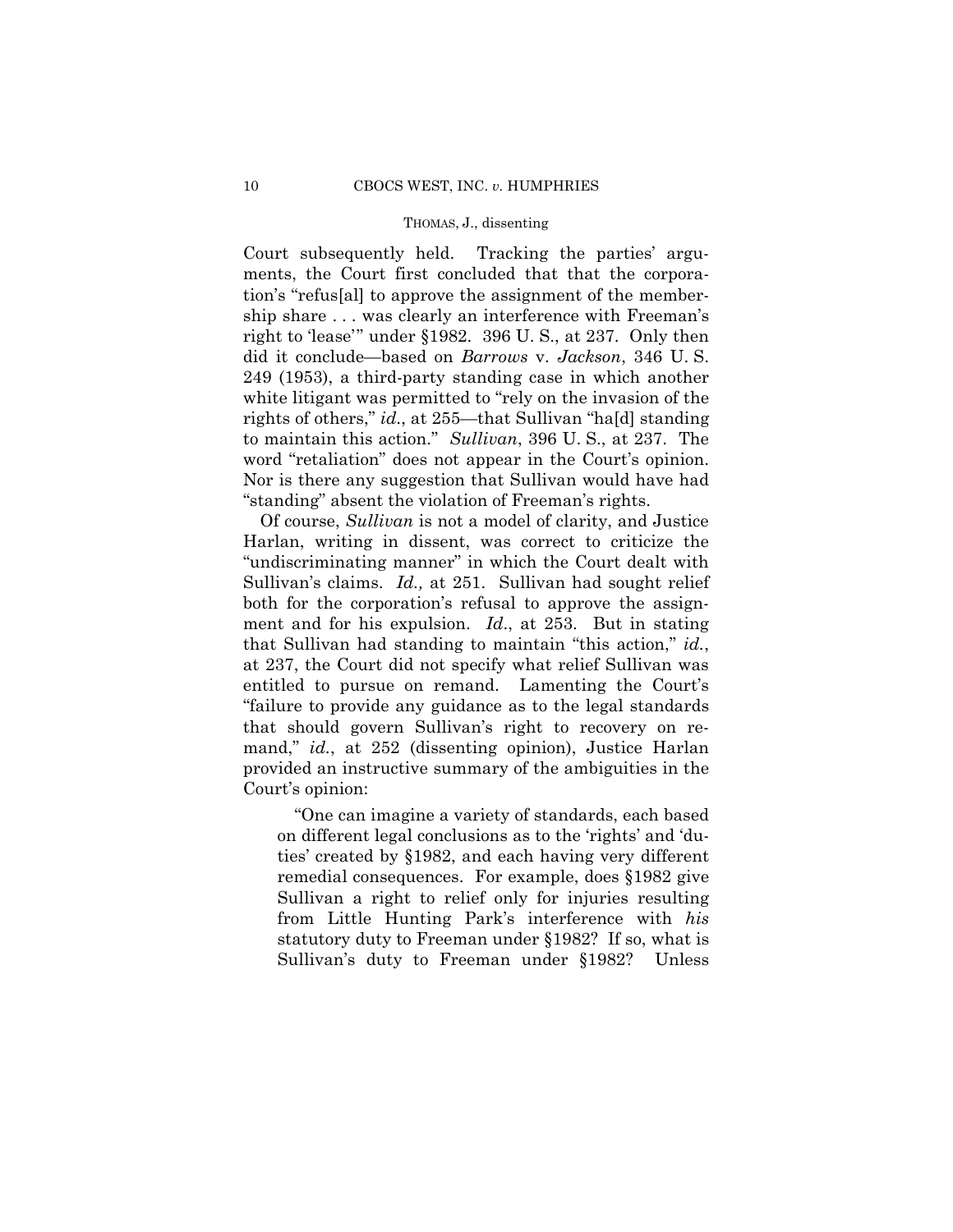§1982 is read to impose a duty on Sullivan to *protest* Freeman's exclusion, he would be entitled to reinstatement under this standard only if the Board had expelled him for the simple act of assigning his share to Freeman.

"As an alternative, Sullivan might be thought to be entitled to relief from those injuries that flowed from the Board's violation of *its* 'duty' to Freeman under §1982. Such a standard might suggest that Sullivan is entitled to damages that resulted from Little Hunting Park's initial refusal to accept the assignment to Freeman but again not to reinstatement. Or does the Court think that §1982 gives Sullivan a right to relief from injuries that result from his 'legitimate' protest aimed at convincing the Board to accept Freeman?" *Id*., at 254–255.

It is noteworthy that of the three possible standards Justice Harlan outlined, the first two clearly depend on a showing that Freeman's §1982 rights were violated. Only the third—"Or does the Court think that §1982 gives Sullivan a right to relief from injuries that result from his 'legitimate' protest"—resembles a traditional retaliation claim and, in context, even it is probably best read to presuppose that Sullivan was protesting an actual violation of Freeman's rights. *Id.,* at 255. Which, if any, of these standards the Court had in mind is anybody's guess. It did not say.

I thus adhere to my view that *Sullivan* is best read as a third-party standing case. That is how the parties argued the case, and that is the most natural reading of the Court's opinion. But even if *Sullivan* could fairly be read as having inferred a freestanding cause of action for retaliation—which I doubt it can, at least not without superimposing an anachronistic outlook on a Court that was not as familiar with retaliation claims as we are today—the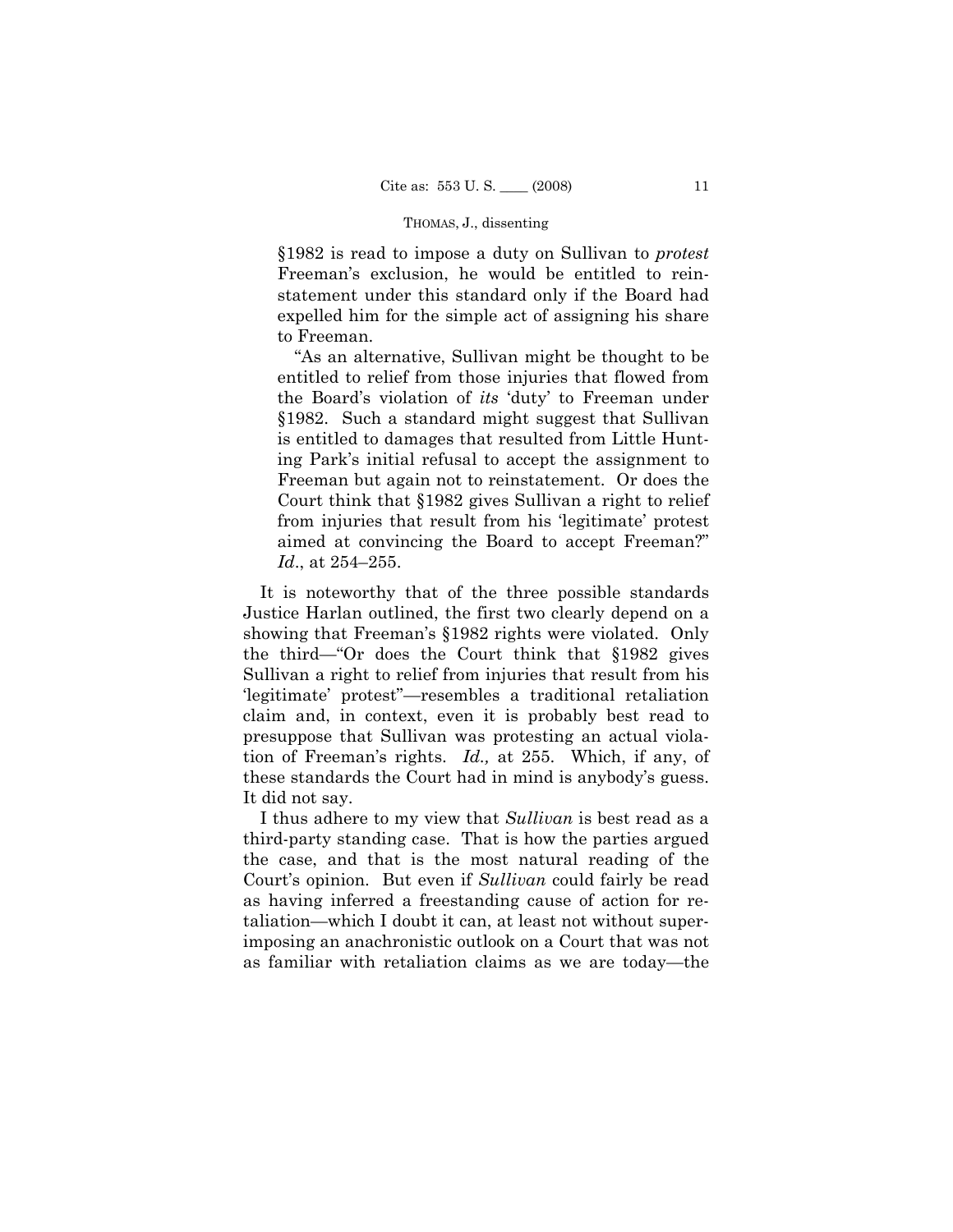Court's one-paragraph discussion of the issue was, at best, both cursory and ambiguous. This is hardly the stuff of which *stare decisis* is made.

Steadfastly refusing to acknowledge any ambiguity, the Court asserts that it is "not surprising that following *Sullivan*, federal appeals courts concluded, on the basis of *Sullivan* or its reasoning, that §1981 encompassed retaliation claims." *Ante*, at 5. But given *Sullivan*'s use of the word "standing" and its reliance on a third-party standing case, what is unsurprising is that each of the cases the Court cites either characterized the issue as one of standing, *Winston* v. *Lear-Siegler, Inc.*, 558 F. 2d 1266, 1270 (CA6 1977) (characterizing the issue as "whether or not the white plaintiff in this action has standing to sue his former employer under 42 U. S. C. §1981 for discharging him in alleged retaliation for plaintiff's protesting the alleged discriminatory firing of a black co-worker"), or recognized that it was taking a step beyond *Sullivan* in inferring a cause of action for retaliation, *Choudhury* v. *Polytechnic Inst. of N. Y.*, 735 F. 2d 38, 42 (CA2 1984) (stating that the Second Circuit "ha[d] never decided whether §1981 creates a cause of action for retaliation," even though it had previously held, based on *Sullivan*, "that a white person who claimed to have suffered reprisals as a result of his efforts to vindicate the rights of nonwhites had standing to sue under §1981"); *Goff* v. *Continental Oil Co.*, 678 F. 2d 593, 598, n. 7 (CA5 1982) (recognizing that *Sullivan* and a previous Fifth Circuit decision relying on *Sullivan* were "essentially standing cases holding that white people can assert civil rights claims when they are harmed by someone's discrimination against blacks," which is distinct from holding that "a particular type of conduct—retaliation for the filing of a §1981 law suit—is actionable in the first place").

Moreover, even if *Sullivan* had squarely and unambiguously held that §1982 provides an implied cause of action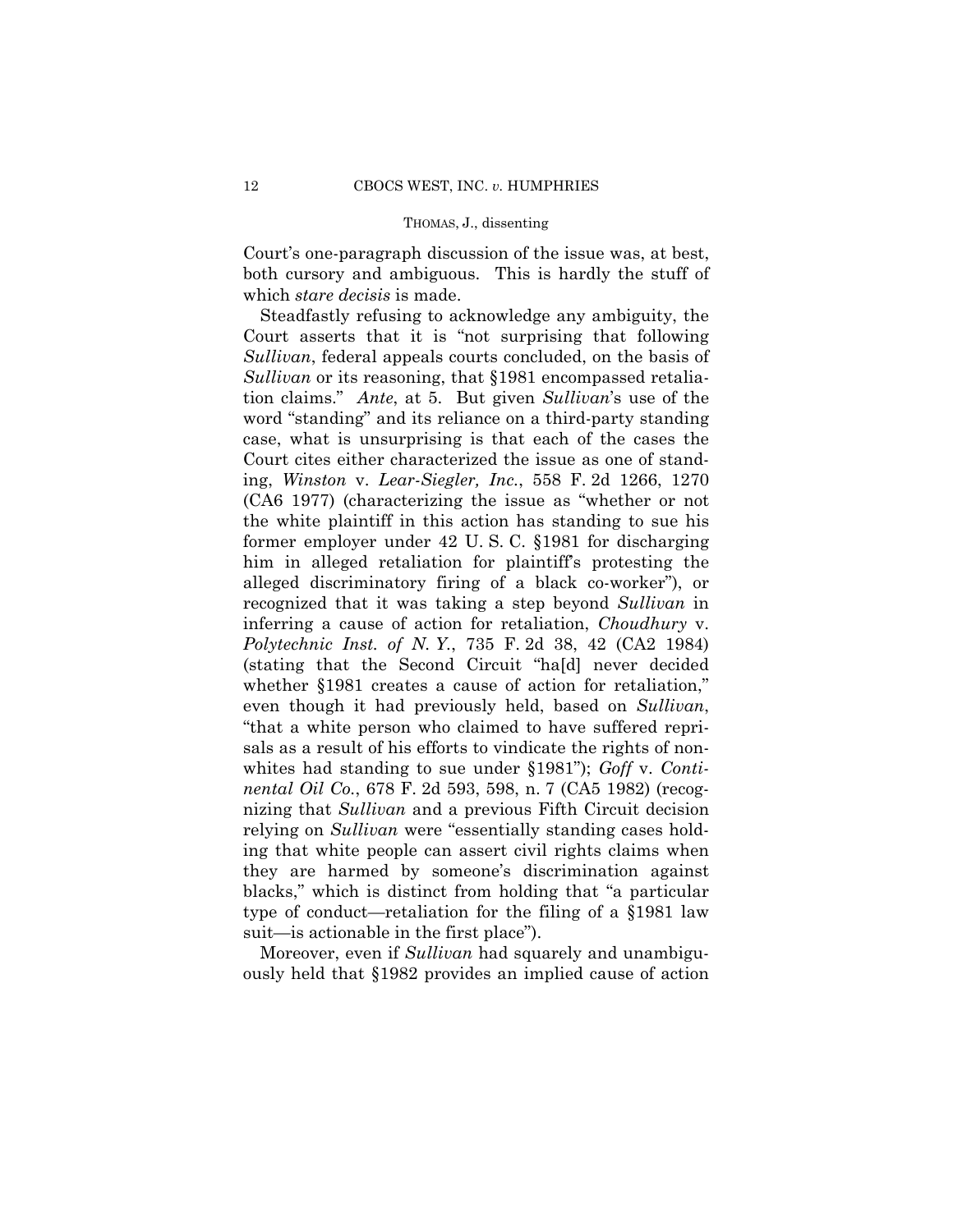for retaliation, it would have been wrong to do so because §1982, like §1981, prohibits only discrimination based on race, and retaliation is not discrimination based on race.<sup>4</sup> The question, then, would be whether to extend *Sullivan*'s erroneous interpretation of §1982 to §1981. The Court treats this as a foregone conclusion because "our precedents have long construed §§1981 and 1982 similarly." *Ante*, at 4. But erroneous precedents need not be extended to their logical end, even when dealing with related provisions that normally would be interpreted in lockstep.5

<sup>4</sup>The majority claims that *Sullivan* "did not embrace" this "linguistic argument." *Ante*, at 10. That is because the argument was not before the Court. The corporation did not argue that §1982's text could not reasonably be construed to create a cause of action for retaliation; nor did Justice Harlan in dissent. No one made this argument because that was not how the issue was framed, either by Sullivan or by the Court. The majority suggests that the argument was "apparent at the time the Court decided *Sullivan*." *Ibid*. But the only evidence it cites is Justice Harlan's observation that the Court's holding in *Jones* v. *Alfred H. Mayer Co.*, 392 U. S. 409 (1968), that §1982 prohibits private as well as governmental discrimination was "in no way required by [§1982's] language." *Sullivan*, 396 U. S., at 241. I fail to see how that observation—or Justice Harlan's further observation that the Court in *Sullivan*  had gone "yet beyond *Jones*," *ibid*.—shows that the Court considered and rejected the entirely different argument that §1982's text does not provide a cause of action for retaliation.<br><sup>5</sup>For example, we have refused to extend the holding of *J. I. Case Co.* 

v. *Borak*, 377 U. S. 426 (1964), which inferred a private right of action for violations of §14(a) of the Securities Exchange Act of 1934, to other sections of the Act. *Borak* applied the understanding—later abandoned in *Cort* v. *Ash*, 422 U. S. 66, 78 (1975)—that "it is the duty of the courts to be alert to provide such remedies as are necessary to make effective the congressional purpose" expressed by a statute. 377 U. S., at 433. As Chief Judge Easterbrook explained in dissent below, the analogy to the present case is obvious:

<sup>&</sup>quot;The argument goes that, because *Sullivan* ignored the language of §1982 and drafted an 'improved' version of the statute, we are free to do the same today for §1981, its neighbor. The Supreme Court requires us to proceed otherwise. *Borak* dealt with §14(a) of the Securities Exchange Act of 1934, 15 U. S. C. §78n(a). It was as freewheeling in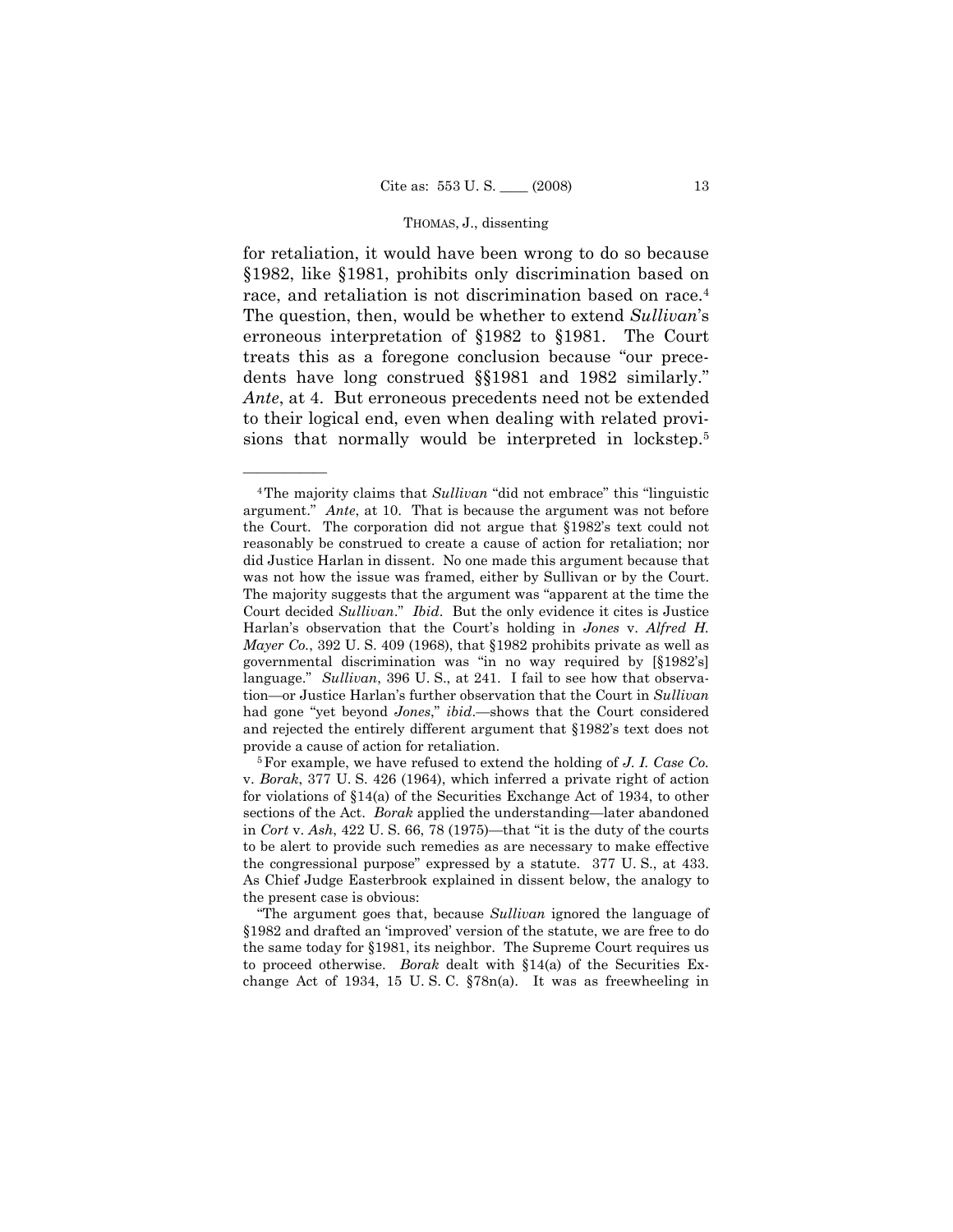Otherwise, *stare decisis*, designed to be a principle of stability and repose, would become a vehicle of change whereby an error in one area metastasizes into others, thereby distorting the law. Two wrongs do not make a right, and an aesthetic preference for symmetry should not prevent us from recognizing the true meaning of an Act of Congress.

 tion." *Jackson*, 544 U. S., at 176. *Jackson*'s assertion that The Court's remaining reasons for invoking *stare decisis*  require little discussion. First, the Court relies on the fact that *Jackson* interpreted *Sullivan* as having recognized a cause of action for retaliation under §1982. See *ante*, at 3, 9–10. That is true but irrelevant. It was only through loose language and creative use of brackets that *Jackson*  was able to assert that *Sullivan* "upheld Sullivan's cause of action under 42 U. S. C. §1982 for '[retaliation] for the advocacy of [the black person's] cause.'" 544 U. S., at 176 (quoting *Sullivan*, 396 U. S., at 237; brackets in original). Of course, *Sullivan* did not use the word "retaliation," did not say anything about a "cause of action," and did not state that Sullivan had rights under §1982. It most certainly did not "interpre[t] a general prohibition on racial discrimination to cover retaliation against those who advocate the rights of groups protected by that prohibi-

 to all other sections of the Securities Exchange Act. See *Piper v. Chris-*'interpreting' that law as *Sullivan* was with §1982. Yet the Court has held that the change of interpretive method announced in *Cort* applies *Craft Industries, Inc.*, 430 U. S. 1 (1977) (§14(e)); *Touche Ross & Co. v. Redington*, 442 U. S. 560 (1979) (§17(a)). *Borak* and similar decisions from the 1960s have not been overruled, but we have been told in no uncertain terms that they must not be extended. Indeed, in *Virginia Bankshares, Inc. v. Sandberg*, 501 U. S. 1083 (1991), the Court declined to apply *Borak* to a portion of §14(a) that had not been involved in *Borak*. So that case has been limited to a single sentence of one subsection. Why, then, may the method of *Sullivan* be applied to other sections of the Civil Rights Act of 1866 despite intervening precedent?" 474 F. 3d, at 410–411 (citations omitted).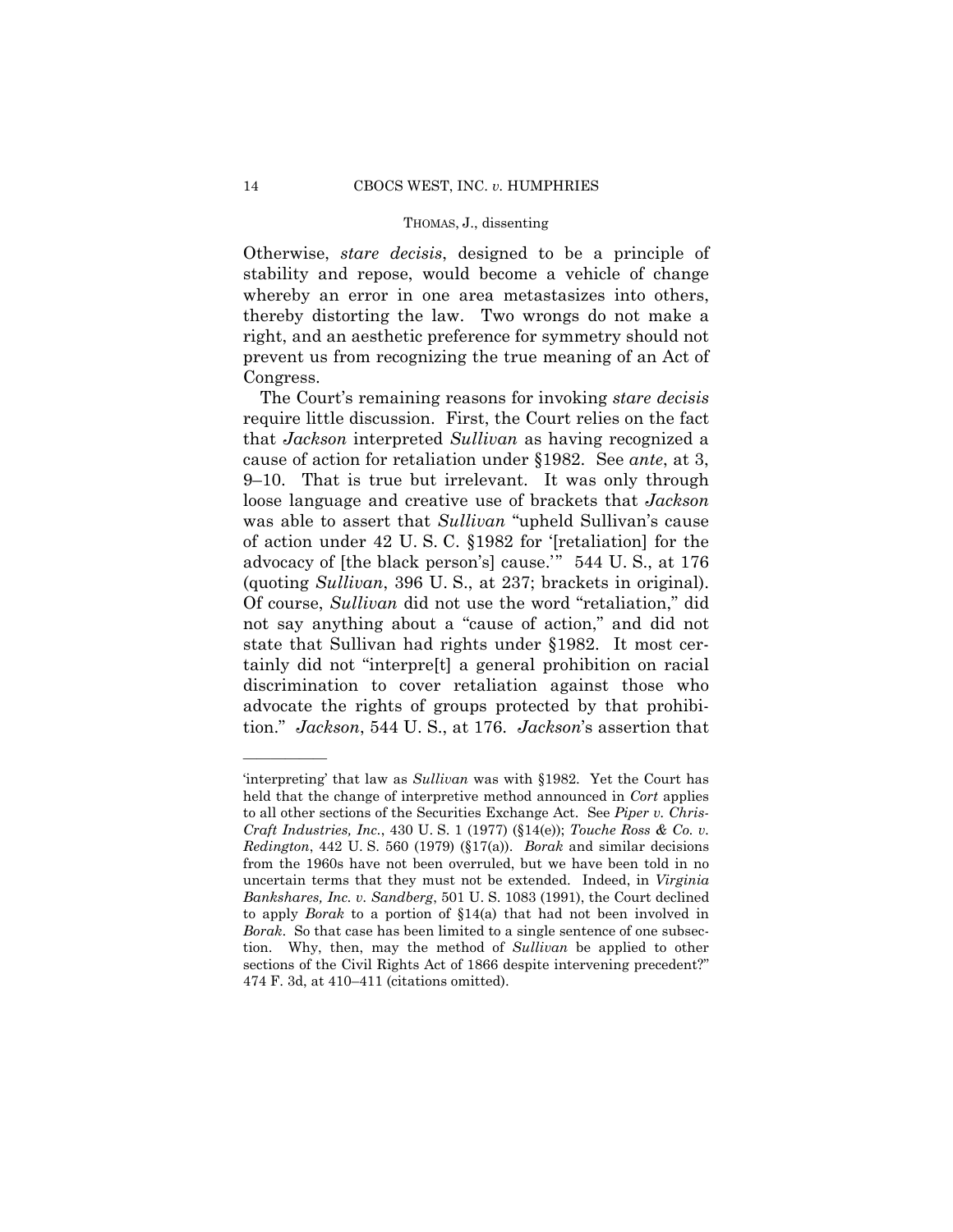*Sullivan* "plainly held that the white owner could maintain his *own* private cause of action under §1982," *id*., at 176, n. 1, misses the point entirely. While *Sullivan* held that "the white owner" had standing to maintain his own *suit*, it said nothing to suggest that he could sue to vindicate his own *right* to be free from retaliation under §1982. Rather, as I have explained, Sullivan's "standing" was derivative of the violation of Freeman's rights. In short, *Jackson*'s characterization of *Sullivan* was erroneous, and I am aware of no principle of *stare decisis* that requires us to give decisive weight to a precedent's erroneous characterization of another precedent—particularly where, as here, the cases involved different statutes, neither of which was the statute at issue in the case at bar.

Second, the Court appears to give weight to the fact that, since Congress passed the Civil Rights Act of 1991, §101, 105 Stat. 1071, "the lower courts have uniformly interpreted §1981 as encompassing retaliation actions." *Ante*, at 8. This rationale fares no better than the others. The Court has never suggested that rejection of a view uniformly held by the courts of appeals violates some principle of *stare decisis*. To the contrary, we have not hesitated to take a different view if convinced the lower courts were wrong. Indeed, it has become something of a dissenter's tactic to point out that the Court has decided a question differently than every court of appeals to have considered it. See, *e.g.*, *McConnell* v. *Federal Election Comm'n*, 540 U. S. 93, 278, n. 11 (2003) (THOMAS, J., concurring in part, concurring in result in part, concurring in judgment in part, and dissenting in part); *Buckhannon Board & Care Home, Inc.* v. *West Virginia Dept. of Health and Human Resources*, 532 U. S. 598, 643 (2001) (GINSBURG, J., dissenting); *Sandoval*, 532 U. S., at 294 (STEVENS, J., dissenting); *Jones* v. *United States*, 526 U. S. 227, 254 (1999) (KENNEDY, J., dissenting); *McNally* v. *United States*, 483 U. S. 350, 365 (1987) (STEVENS, J.,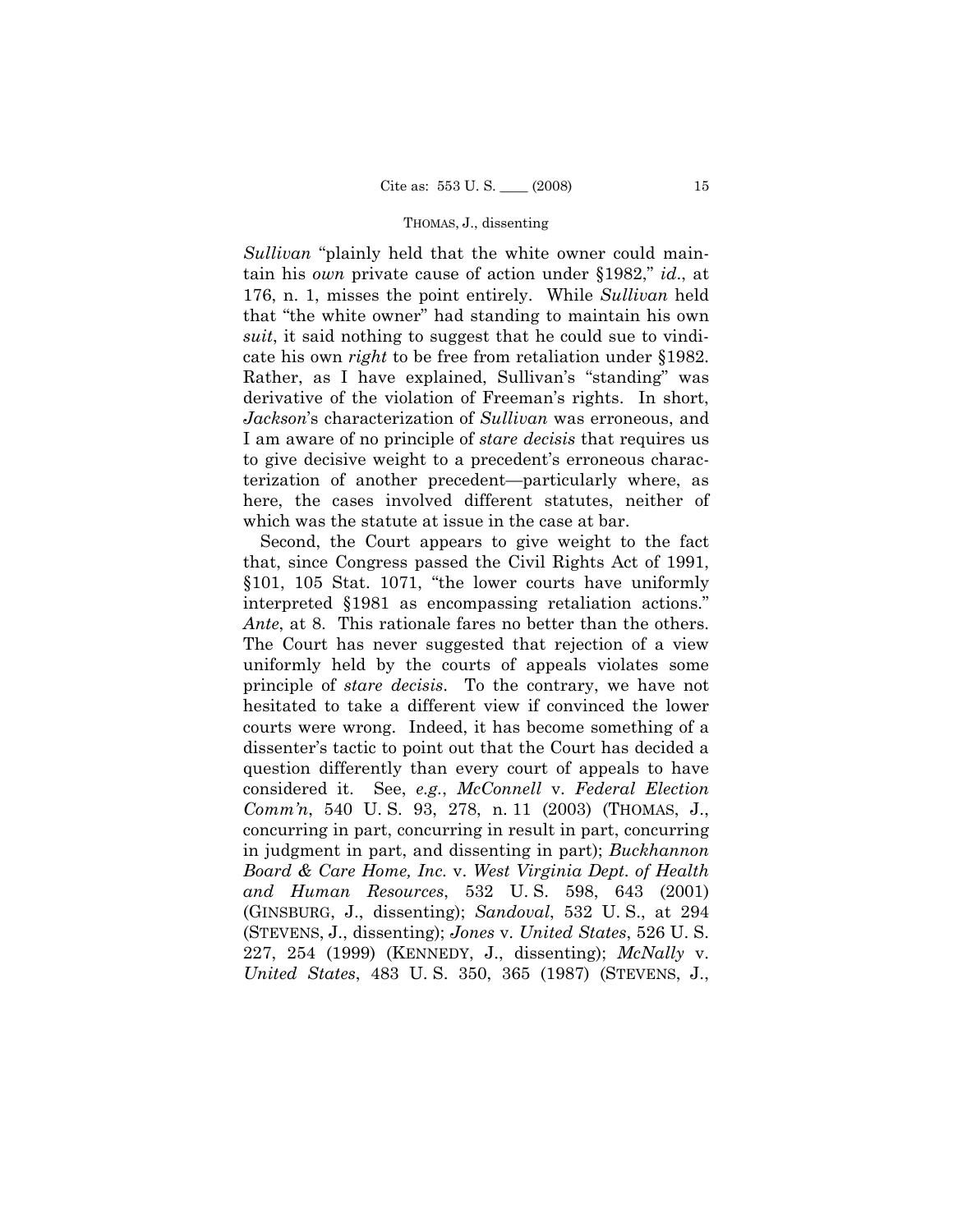dissenting). The Court does not explain what makes this particular line of lower court authority any more sacrosanct than those we have rejected in the past.

Of course, lower court decisions may be persuasive, and when the Court rejects the unanimous position of the courts of appeals, it is fair to point out that fact. But the point has traction only to the extent it tends to show that the Court's reasoning is flawed on the merits, as demonstrated by the number of judges who have reached the opposite conclusion. See, *e.g.*, *Buckhannon*, *supra*, at 643– 644 (GINSBURG, J., dissenting) ("When this Court rejects the considered judgment prevailing in the Circuits, respect for our colleagues demands a cogent explanation"). Unlike decisions of this Court, decisions of the courts of appeals, even when unanimous, do not carry *stare decisis* weight, nor do they relieve us of our obligation independently to decide the merits of the question presented. That is why, when we have affirmed a view unanimously held by the courts of appeals, we have done so (at least until today) not because we gave precedential weight to the lower courts' decisions, but because we agreed with their resolution of the question on the merits. See, *e.g.*, *Gonzalez* v. *Crosby*, 545 U. S. 524, 531 (2005) ("Virtually every Court of Appeals to consider the question has held that such a pleading . . . is in substance a successive habeas petition . . . . We think those holdings are correct"); *Lampf, Pleva, Lipkind, Prupis & Petigrow* v. *Gilbertson*, 501 U. S. 350, 362 (1991) ("Thus, we agree with every Court of Appeals that has been called upon to apply a federal statute of limitations to a §10(b) claim").

### III

 As in *Jackson*, "[t]he question before us is only whether [§1981] prohibits retaliation, not whether prohibiting it is good policy." 544 U. S., at 195 (THOMAS, J., dissenting). "By crafting its own additional enforcement mechanism,